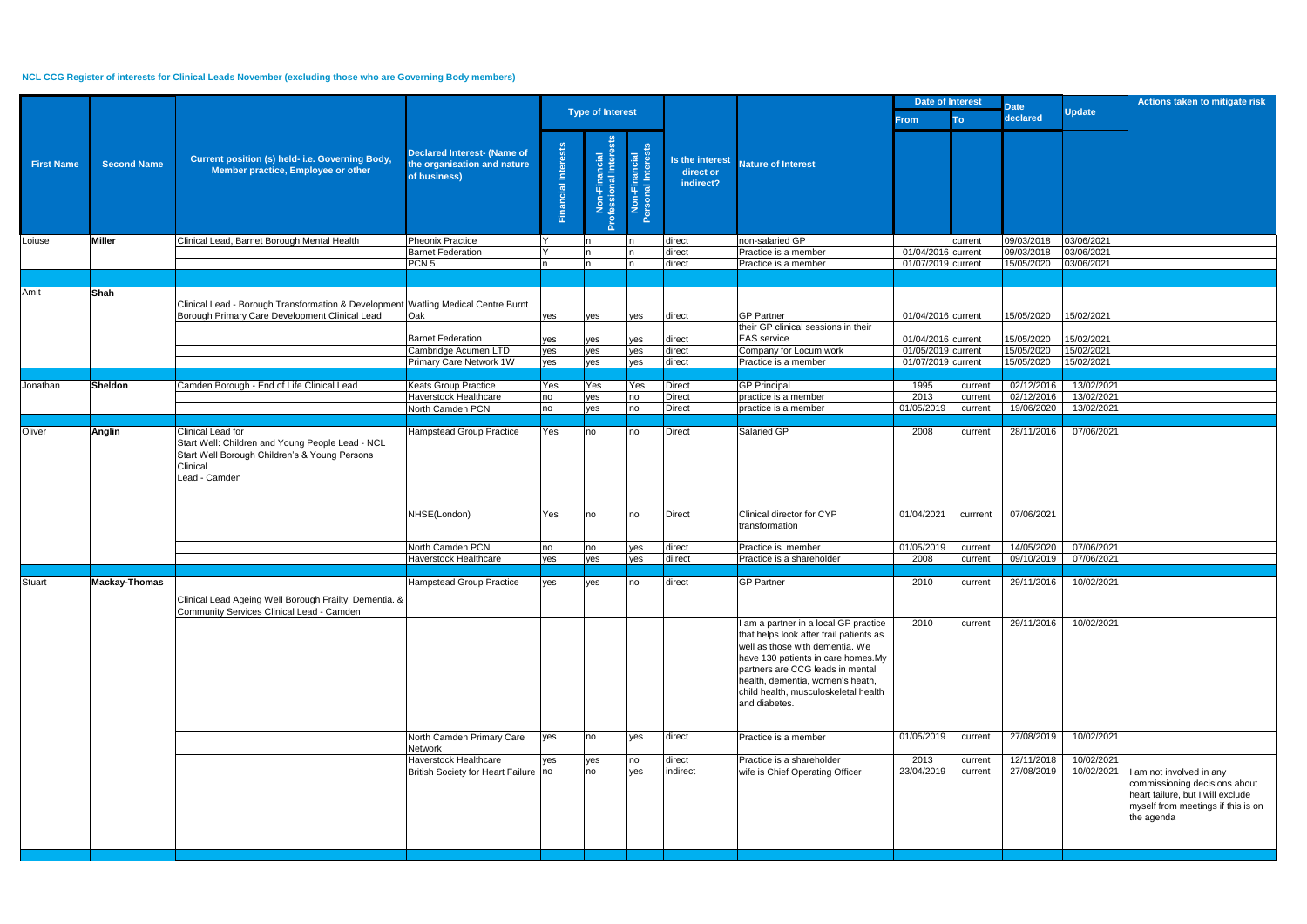| Ehsan                     | <b>Alkizwini</b> | <b>Clinical Lead</b>                               | <b>West Hampstead Medical</b>                       | yes | no  | no           | direct   | <b>GP Partner</b>                                                        | 2017               | current        | 11/08/2017            | 27/05/2021 |
|---------------------------|------------------|----------------------------------------------------|-----------------------------------------------------|-----|-----|--------------|----------|--------------------------------------------------------------------------|--------------------|----------------|-----------------------|------------|
|                           |                  | Borough Transformation & Development - Digital     | Centre                                              |     |     |              |          |                                                                          |                    |                |                       |            |
|                           |                  | Transformation Clinical Lead - Camden              |                                                     |     |     |              |          |                                                                          |                    |                |                       |            |
|                           |                  |                                                    | West Camden Primary Care                            | yes | yes | yes          | direct   | Practice is a member                                                     | 01/07/2019         | current        | 12/10/2019            | 27/05/2021 |
|                           |                  |                                                    | Network<br>Serene/Safa Aesthetics Itd               | yes | yes | yes          | direct   | Joint Director supporting nominally                                      | 01/12/2020         | current        | 27/05/2021            |            |
|                           |                  |                                                    |                                                     |     |     |              |          | with main director who is my wife in                                     |                    |                |                       |            |
|                           |                  |                                                    |                                                     |     |     |              |          | soley private dental practice. The                                       |                    |                |                       |            |
|                           |                  |                                                    |                                                     |     |     |              |          | former non trading and just for lease                                    |                    |                |                       |            |
|                           |                  |                                                    |                                                     |     |     |              |          | and letter trading                                                       |                    |                |                       |            |
|                           |                  |                                                    |                                                     |     |     |              |          |                                                                          |                    |                |                       |            |
|                           |                  |                                                    | Camden Health Evolution (GP                         | yes | ves | ves          | direct   | Practice is a shareholder                                                | 12/07/1905         | current        | 27/05/2021            |            |
|                           |                  |                                                    | Federation)                                         |     |     |              |          |                                                                          |                    |                |                       |            |
| Deepak                    | Hora             | Clinical Lead for                                  |                                                     | yes | no  | no           | direct   | Locum GP                                                                 | 2018               | current        | 24/07/2018            | 03/03/2021 |
|                           |                  | · Strategic Commissioning, NCL                     |                                                     |     |     |              |          |                                                                          |                    |                |                       |            |
|                           |                  | · Safeguarding Adults, Camden                      |                                                     |     |     |              |          |                                                                          |                    |                |                       |            |
|                           |                  | · Safeguarding Adults, Islington                   |                                                     |     |     |              |          |                                                                          |                    |                |                       |            |
|                           |                  | · Live Well- outpatients transformation lead, NCL  |                                                     |     |     |              |          |                                                                          |                    |                |                       |            |
|                           |                  | • Borough Primary Care Development Clinical Lead - |                                                     |     |     |              |          |                                                                          |                    |                |                       |            |
|                           |                  | Camden                                             |                                                     |     |     |              |          |                                                                          |                    |                |                       |            |
|                           |                  |                                                    | London clinical Senate council no                   |     | no  | yes          | direct   | member                                                                   | May-19             | current        | 21/08/2019 03/03/2021 |            |
|                           |                  |                                                    |                                                     |     |     |              |          |                                                                          |                    |                |                       |            |
| Lyann                     | Gross            | Clinical Lead for NCL Rapid response               | James Wigg Practice                                 | ves | ves | ves          | direct   | salaried GP                                                              | 2018               | current        | 11/10/2019            | 27/05/2021 |
|                           |                  | Urgent & Emergency Care Clinical Lead - Camden     |                                                     |     |     |              |          |                                                                          |                    |                |                       |            |
|                           |                  |                                                    |                                                     |     |     |              |          |                                                                          |                    |                |                       |            |
|                           |                  |                                                    | London Ambulance Service                            | ves | yes | yes          | direct   | Project Lead with Health Education                                       | 2018               | current        | 11/10/2019            | 27/05/2021 |
|                           |                  |                                                    |                                                     |     |     |              |          | England                                                                  |                    |                |                       |            |
|                           |                  |                                                    | Haverstock Healthcare                               | yes | yes | yes          | direct   | Practice is a member                                                     | 2015               | current        | 11/10/2019            | 27/05/2021 |
|                           |                  |                                                    | Kentish Town South Primary                          | yes | ves | yes          | direct   | Practice is a member                                                     | 01/07/2019         | current        | 11/10/2019            | 27/05/2021 |
|                           |                  |                                                    | <b>Care Network</b>                                 |     |     |              |          |                                                                          |                    |                |                       |            |
| Yogasakaran <b>Arjuna</b> |                  | Clinical Lead - Borough Transformation and         |                                                     |     |     |              |          |                                                                          |                    |                |                       |            |
|                           |                  | development Borough Digital Transformation         | Woodberry practice                                  |     |     |              | direct   | <b>GP Partner</b>                                                        |                    | Apr-16 current | 01/10/2017            | 11/02/2021 |
|                           |                  |                                                    |                                                     |     |     |              |          | Shareholder (no financial income of                                      |                    |                |                       |            |
|                           |                  | Enfield RMS Triager                                |                                                     |     |     |              |          | share of profits - from May 2017 to                                      |                    |                |                       |            |
|                           |                  |                                                    | Enfield One Ltd (10474084)                          |     |     |              | direct   | present                                                                  |                    | May-17 current | 01/10/2017            | 11/02/2021 |
|                           |                  |                                                    | Enfield One Ltd (10474084)                          |     |     |              | direct   | Practice is a member<br>Wife, Dr Abriame Samasivan is CCG                |                    | May-17 current | 01/10/2017            | 11/02/2021 |
|                           |                  |                                                    |                                                     |     |     |              |          | Lead for gastroenterology and                                            |                    |                |                       |            |
|                           |                  |                                                    | Gillian House Surgery                               | n   | In  |              | indirect | colorectal                                                               |                    | Apr-19 current | 09/05/2020            | 11/02/2021 |
|                           |                  |                                                    | <b>Arjus Ltd</b>                                    |     |     |              | direct   | Director                                                                 |                    | May-10 current | 29/10/2019            | 11/02/2021 |
|                           |                  |                                                    | <b>GP Rota Ltd</b>                                  | yes | yes | yes          | direct   | Director                                                                 |                    | Jul-19 current | 11/02/2021            |            |
|                           |                  |                                                    |                                                     |     |     |              |          |                                                                          |                    |                |                       |            |
|                           |                  |                                                    | Woodberry Extended Hub                              |     |     |              | direct   | Shadow Member Enfield Federation                                         |                    | Oct-19 current | 29/10/2019            | 11/02/2021 |
|                           |                  |                                                    | Enfield South West PCN                              |     |     |              | direct   | Clinical Director of the PCN                                             |                    | Jul-19 current | 29/10/2019            | 11/02/2021 |
|                           |                  |                                                    | <b>Enfield Federation</b>                           |     | n   |              | direct   | Director                                                                 | 01/04/2020 current |                | 09/05/2020            | 11/02/2021 |
| Cristina                  | Lopez-Peig       | Clinical Lead Named GP for Safeguarding Adults,    |                                                     |     |     |              |          |                                                                          |                    |                |                       |            |
|                           |                  | Enfield                                            | <b>Woodberry Practice</b>                           |     |     |              | direct   | <b>GP Partner</b>                                                        | 01/04/2016 current |                | 06/11/2018            | 16/06/2021 |
|                           |                  |                                                    |                                                     |     |     |              |          | Practice is a member of the GP                                           |                    |                |                       |            |
|                           |                  |                                                    | Enfield One GP Federation                           |     |     |              | direct   | Federation                                                               | 06/11/2018 current |                | 06/11/2018            | 16/06/2021 |
|                           |                  |                                                    | <b>Enfield South West PCN</b>                       |     |     |              |          | Practice is a member                                                     | 01/06/2019 current |                | 15/10/2019            | 16/06/2021 |
|                           |                  |                                                    | Enfield One Ltd<br>Interestelar Charity (charity no |     |     |              | direct   | Director of Enfield One                                                  | 06/12/2018 current |                | 06/11/2018            | 16/06/2021 |
|                           |                  |                                                    | 1183947)                                            |     |     |              | direct   | Chair of Trustees                                                        | 07/01/2019 current |                | 25/11/2021            |            |
|                           |                  |                                                    |                                                     |     |     |              |          |                                                                          |                    |                |                       |            |
| Abirame                   | Sambasivan       | MacMillan Clinical Lead for EOLC                   | Gillian House Surgery                               | V   |     | n            | direct   | <b>GP Partner</b>                                                        |                    | Apr-16 current | 01/12/2017            | 30/07/2021 |
|                           |                  |                                                    |                                                     |     |     |              |          | Husband is a shareholder (no                                             |                    |                |                       |            |
|                           |                  |                                                    |                                                     |     |     |              |          | financial income of share of profits)                                    |                    |                |                       |            |
|                           |                  |                                                    |                                                     |     |     |              |          | as the representative of the                                             |                    |                |                       |            |
|                           |                  | Ageing Well Clinical Lead                          | Enfield One Ltd                                     | n.  | n   | $\mathsf{v}$ | indirect | <b>Woodberry Surgery</b>                                                 |                    | May-17 current | 01/12/2017            | 30/07/2021 |
|                           |                  |                                                    |                                                     |     |     |              |          | Dr Sinnappo Karthikesalingam is a<br>shareholder for Enfield One Ltd (as |                    |                |                       |            |
|                           |                  |                                                    |                                                     |     |     |              |          | the representative for Gillan House                                      |                    |                |                       |            |
|                           |                  |                                                    | Enfield One Ltd                                     | n   | n   |              | indirect | Surgery).                                                                |                    | Nov-16 current | 03/06/2020 30/07/2021 |            |
|                           |                  |                                                    |                                                     |     |     |              |          |                                                                          |                    |                |                       |            |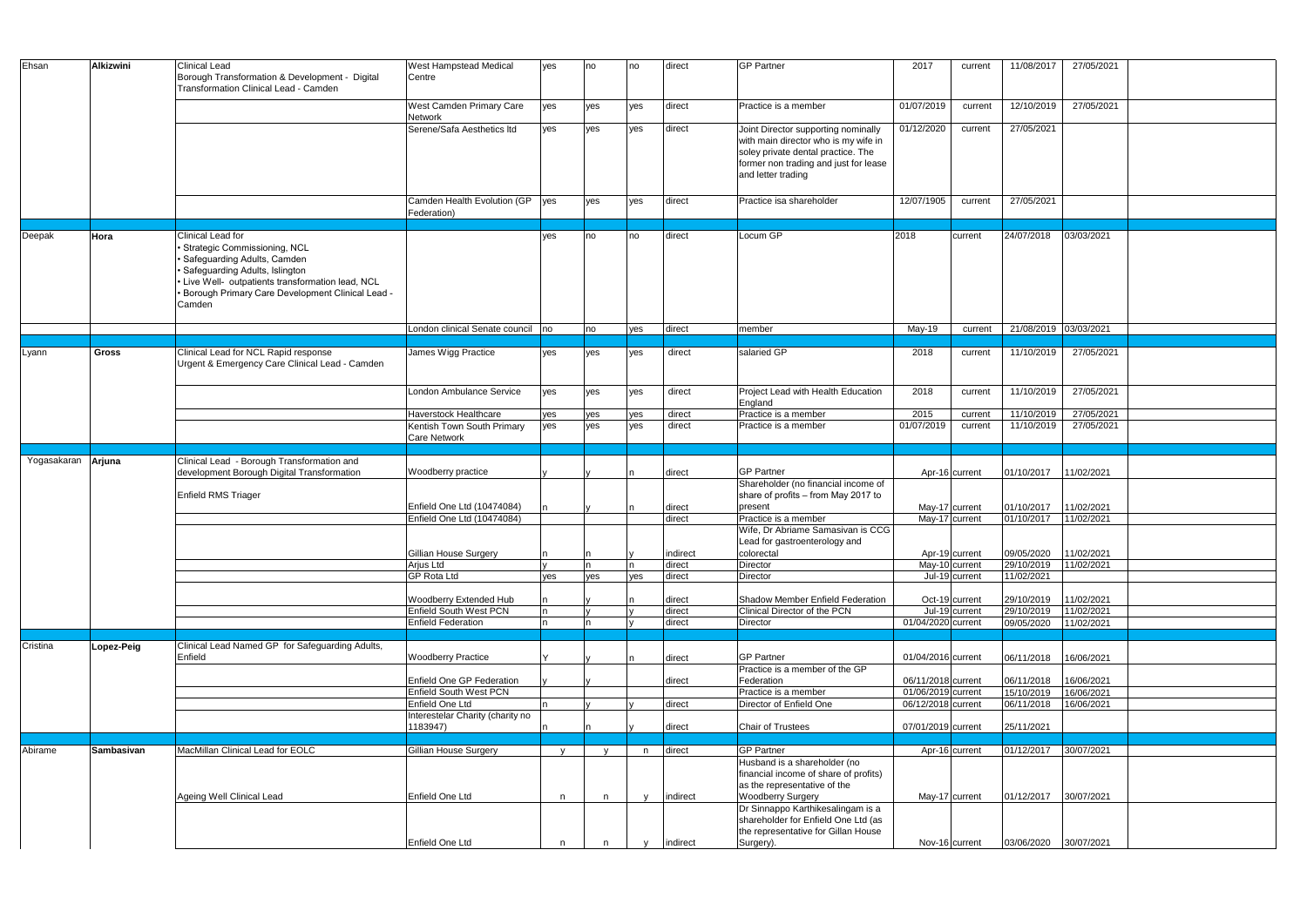|        |               |                                                                                                           | Federation in Enfield, Enfield                                  |              |              |              |                  |                                                     |                                          |         |                          |                          |  |
|--------|---------------|-----------------------------------------------------------------------------------------------------------|-----------------------------------------------------------------|--------------|--------------|--------------|------------------|-----------------------------------------------------|------------------------------------------|---------|--------------------------|--------------------------|--|
|        |               |                                                                                                           | Healthcare Co-operative                                         |              |              |              |                  |                                                     |                                          |         |                          |                          |  |
|        |               |                                                                                                           | ∟imited                                                         | n            |              | n.           | indirect         | husband is a director                               | Apr-20 current                           |         | 03/06/2020               | 30/07/2021               |  |
|        |               |                                                                                                           |                                                                 |              |              |              |                  | Husband, is a GP Partner at                         |                                          |         |                          |                          |  |
|        |               |                                                                                                           | Woodberry practice                                              | n            |              | $\mathbf{V}$ | indirect         | Woodberry practice                                  | 05/07/1905 current                       |         | 01/12/2017               | 30/07/2021               |  |
|        |               |                                                                                                           | Enfield South West PCN.                                         | $\mathbf{V}$ | $\mathbf{v}$ | n            | direct           | Practice is a member                                | 01/07/2019 current                       |         | 03/06/2020               | 30/07/2021               |  |
|        |               |                                                                                                           | <b>Enfield South West PCN</b>                                   | $\mathbf{v}$ |              | n            | indirect         | Husband is Clinical Director                        | 01/07/2020 current                       |         | 03/06/2020               | 30/07/2021               |  |
|        |               |                                                                                                           | MacMillan                                                       |              |              |              |                  | charity funds the cliical leasd                     |                                          |         |                          |                          |  |
|        |               |                                                                                                           | <b>Enfield Referrals Service</b>                                | $\mathbf{v}$ | n            |              | direct<br>direct | appointment<br><b>GP Triager</b>                    | 01/09/2019 current<br>01/06/2019 current |         | 03/06/2020<br>03/06/2020 | 30/07/2021<br>30/07/2021 |  |
|        |               |                                                                                                           | <b>Enfield Referrals Service</b>                                | n            | n            |              | indirect         | <b>GP Triager</b>                                   | 01/01/2019 current                       |         | 03/06/2020               | 30/07/2021               |  |
|        |               |                                                                                                           | Digital Clinical Lead Enfield                                   | n.           |              | n            | indirect         | husband is clincal lead                             | 01/04/2020 current                       |         | 03/06/2020               | 30/07/2021               |  |
|        |               |                                                                                                           |                                                                 |              |              |              |                  |                                                     |                                          |         |                          |                          |  |
| Shakil | Alam          | GP Clinical Lead NCL Urgent Care                                                                          |                                                                 | Yes          | yes          | no           | direct           |                                                     | 1.6.19                                   | current | 15.9.19                  | 20/02/2021               |  |
|        |               |                                                                                                           |                                                                 | Yes          | yes          | no           | direct           |                                                     |                                          |         |                          |                          |  |
|        |               |                                                                                                           | Clinical Lead Federated 4<br><b>Health Extended Access Hubs</b> |              |              |              |                  |                                                     | 1.7.18                                   | current | 15.9.19                  | 20/02/2021               |  |
|        |               |                                                                                                           |                                                                 | Yes          | yes          | no           | direct           |                                                     |                                          |         |                          |                          |  |
|        |               |                                                                                                           | Somerset Gardens Family<br><b>Health Centre</b>                 |              |              |              |                  | <b>GP Partner</b>                                   | 1.4.19                                   | current | 15.9.19                  | 20/02/2021               |  |
|        |               |                                                                                                           | North East Haringey Primary                                     | Yes          | yes          | no           | direct           | Practice is a member                                |                                          |         | 15.9.19                  | 20/02/2021               |  |
|        |               |                                                                                                           | <b>Care Netowrk</b>                                             |              |              |              |                  |                                                     |                                          | current |                          |                          |  |
|        |               |                                                                                                           | Haringey GP Federation                                          | yes          | yes          | no           | direct           | Practice is a member                                | 8.7.19                                   | current | 15.9.19                  | 20/02/2021               |  |
|        |               |                                                                                                           |                                                                 |              |              |              |                  | Director of company - company                       |                                          |         |                          |                          |  |
|        |               |                                                                                                           | Fit4Health Medical Services                                     | Yes          | yes          | no           | direct           | provides GP locum work and medical                  | 1.10.15                                  | current | 15.9.19                  | 20/02/2021               |  |
|        |               |                                                                                                           |                                                                 |              |              |              |                  | management consultancy services                     |                                          |         |                          |                          |  |
|        |               |                                                                                                           |                                                                 |              |              |              |                  |                                                     |                                          |         |                          |                          |  |
|        |               |                                                                                                           | Golden Triangle Properties Ltd                                  | Yes          | yes          | no           | direct           | Director of company                                 | 1.6.16                                   | current | 15.9.19                  | 20/02/2021               |  |
|        |               |                                                                                                           | <b>Dubow Properties Ltd</b>                                     | Yes          | yes          | no           | direct           | Director of company                                 | 1.6.16                                   | current | 15.9.19                  | 20/02/2021               |  |
|        |               |                                                                                                           | <b>Brooklands Primary Schiool</b>                               | no           | no           | no           | indirect         | wife is a teacher at the school                     | 1.8.13                                   | current | 15.9.19                  | 20/02/2021               |  |
|        |               |                                                                                                           |                                                                 |              |              |              |                  |                                                     |                                          |         |                          |                          |  |
| Naz    | Akunjee       | Borough Transformation & Development - Borough                                                            | West Green Surgery                                              | Yes          | no           | no           | <b>Direct</b>    | Practice partner                                    | 2015                                     | current | 7.11.18                  | 20/02/2021               |  |
|        |               | Digital Transformation Clinical Lead - Haringey                                                           | Federated4Health                                                | Yes          | no           | no           | <b>Direct</b>    | Practice is a member                                | 24.01.17                                 | current | 7.11.18                  | 20/02/2021               |  |
|        |               |                                                                                                           |                                                                 |              |              |              |                  |                                                     |                                          |         |                          |                          |  |
|        |               |                                                                                                           |                                                                 |              |              |              |                  | brother is Medical Director and Chair               |                                          |         |                          |                          |  |
|        |               |                                                                                                           | Federated4Health                                                | Yes          | no           | no           | <b>Direct</b>    | of the PCN                                          | 24.01.17                                 | Mar-19  | 7.11.18                  | 20/02/2021               |  |
|        |               |                                                                                                           | CSA Prep Ltd (medical                                           |              |              |              |                  |                                                     |                                          |         |                          |                          |  |
|        |               |                                                                                                           | education and publishing)                                       | Yes          | no           | no           | <b>Direct</b>    | Director                                            | Apr-11                                   | current | 7.11.18                  | 20/02/2021               |  |
|        |               |                                                                                                           | PROACTIVE GP LTD                                                |              |              |              |                  | Director                                            | Oct-19                                   | current | 20/02/2021               |                          |  |
|        |               |                                                                                                           | <b>East Central Primary Care</b>                                | no           | yes          | yes          | <b>Direct</b>    | Practice is a member of the PCN                     | May-19                                   | current | 16.08.19                 | 20/02/2021               |  |
|        |               |                                                                                                           | Network                                                         |              |              |              |                  |                                                     |                                          |         |                          |                          |  |
|        |               |                                                                                                           | <b>NHS England</b>                                              | Yes          | no           | no           | Direct           | <b>GP Appraiser</b>                                 | 24.01.17                                 | current | 7.11.18                  | 20/02/2021               |  |
| Ruth   | <b>Embaie</b> | Clinical Lead, Mental Health - Haringey                                                                   | Spur Road Surgery                                               | Yes          | no           | no           | <b>Direct</b>    | Salaried GP                                         | 04/01/2021                               | current | 08/02/2021               | 08/02/2021               |  |
|        |               |                                                                                                           | N15 Primary Care Network                                        | Yes          | no           | no           | direct           | Practice is a member of the PCN                     | 04/01/2021                               | current | 08/02/2021               | 08/02/2021               |  |
|        |               |                                                                                                           | <b>Wellbeing Corporation Ltd</b>                                | Yes          | no           | no           | direct           | Director                                            | 2014                                     | current | 22.10.19                 | 20/05/2020               |  |
|        |               |                                                                                                           | <b>Nuffield Health</b>                                          | Yes          | Yes          | Yes          | direct           | GP employed at Nuffield Health                      | 24/05/2021                               | current | 25/05/2021               |                          |  |
|        |               |                                                                                                           |                                                                 |              |              |              |                  | West Green Surgery is a member of                   |                                          |         |                          |                          |  |
|        |               |                                                                                                           | Federated4Health                                                | Yes          | no           | no           | <b>Direct</b>    | Federated4Health, the Haringey GP                   | 2016                                     | current | 16.10.18                 | 08/02/2021               |  |
|        |               |                                                                                                           |                                                                 |              |              |              |                  | Federation.                                         |                                          |         |                          |                          |  |
|        |               |                                                                                                           |                                                                 |              |              |              |                  |                                                     |                                          |         |                          |                          |  |
| Kate   | <b>Rees</b>   | Ageing Well: Borough Frailty, Dementia. & Community Somerset Gardens<br>Services Clinical Lead - Haringey |                                                                 | yes          | no           | no           | <b>Direct</b>    | Practice partner<br>Somerset Gardens is a member of | 2015                                     | current | 17.10.18                 | 08/06/2021               |  |
|        |               |                                                                                                           | Federated4Health                                                | yes          | no           | no           | <b>Direct</b>    | Federated4Health, the Haringey GP                   | 2016                                     | current | 17.10.18                 | 08/06/2021               |  |
|        |               | Macmillan - End of Life Clinical Lead                                                                     |                                                                 |              |              |              |                  | Federation.                                         |                                          |         |                          |                          |  |
|        |               |                                                                                                           |                                                                 |              |              |              |                  |                                                     |                                          |         |                          |                          |  |
|        |               |                                                                                                           | Somerset Gardens Volunteers                                     | no           | no           | X            | <b>Direct</b>    | Trustee                                             | 2015                                     | current | 17.10.18                 | 08/06/2021               |  |
|        |               |                                                                                                           | <b>MacMillan</b>                                                | yes          | no           | yes          | direct           | funds the cancer role of Clinical Lead              |                                          | current | 17.10.18                 | 08/06/2021               |  |
|        |               |                                                                                                           |                                                                 |              |              |              |                  | so am also a MacMillan GP                           |                                          |         |                          |                          |  |
|        |               |                                                                                                           | North East Primary Care                                         | yes          | yes          | yes          | direct           | GP Practice is a member                             | 1.5.19                                   | current | 19.8.19                  | 08/06/2021               |  |
|        |               |                                                                                                           | Network                                                         |              |              |              |                  |                                                     |                                          |         |                          |                          |  |
| Julie  | <b>Thomas</b> |                                                                                                           |                                                                 |              |              |              |                  | GP sessional work and clinical                      |                                          |         |                          |                          |  |
|        |               | Clinical Lead: Named GP for Safeguarding -Haringey                                                        | Federated4Health                                                | Yes          | no           | no           | <b>Direct</b>    | leadership                                          | 09/11/2018                               | current | 09/11/2018               | 02/06/2021               |  |
|        |               |                                                                                                           | <b>Staunton Medical Practice</b>                                | Yes          | no           | no           | <b>Direct</b>    | Locum work                                          | 09/11/2018                               | current | 6.11.19                  | 02/06/2021               |  |
|        |               |                                                                                                           | GP Federation F4H caretaking                                    | Yes          | no           | no           |                  | Locum work                                          | 01/01/2019                               | current | 06/11/2019               | 02/06/2021               |  |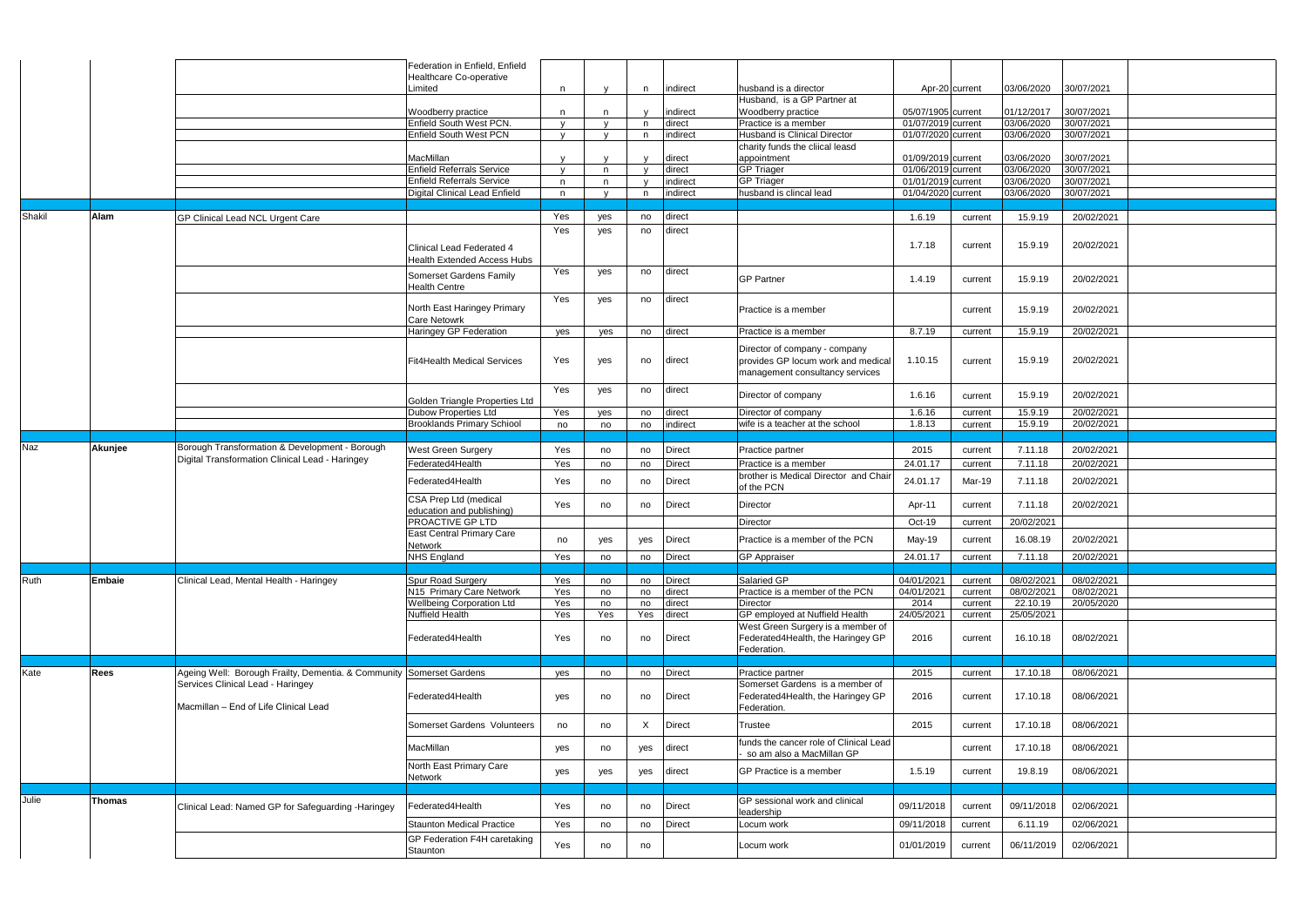|             |                |                                                                                                                                                      | East Central Primary Care<br>Network                                               |              |     |     |               |                                                                                                          |                          |         |                       | 02/06/2021            |                                                                                                                                                                                    |
|-------------|----------------|------------------------------------------------------------------------------------------------------------------------------------------------------|------------------------------------------------------------------------------------|--------------|-----|-----|---------------|----------------------------------------------------------------------------------------------------------|--------------------------|---------|-----------------------|-----------------------|------------------------------------------------------------------------------------------------------------------------------------------------------------------------------------|
|             |                |                                                                                                                                                      | <b>IRIS Haringey clinical lead and</b>                                             | no           | yes | no  | direct        | Practice is a member                                                                                     | 01/06/2019 current       |         | 06/11/2019            |                       |                                                                                                                                                                                    |
|             |                |                                                                                                                                                      | contract with CCG                                                                  | no           | yes | no  | direct        | <b>Clinical Lead</b>                                                                                     | 01/06/2016 current       |         | 06/11/2019            | 02/06/2021            |                                                                                                                                                                                    |
|             |                |                                                                                                                                                      |                                                                                    |              |     |     |               |                                                                                                          |                          |         |                       |                       |                                                                                                                                                                                    |
| lan         | <b>Colvin</b>  | Borough Transformation & Development - Borough<br>Digital Transformation Clinical Lead - Islington                                                   | Elizabeth Avenue Group<br>Practice                                                 | Yes          | No  | yes | direct        | <b>GP Partner</b>                                                                                        | 2009                     | current | 09/10/2018            | 15/02/2021            | If the possibility of potential COI<br>comes up during any NCL work or<br>meeting, we will express this<br>promptly to the chair and group in<br>the meeting/work stream group and |
|             |                |                                                                                                                                                      | C2 Primary Care Network                                                            | Yes          | no  | yes | direct        | Practice is a member                                                                                     | 01/07/2019               | current | 13/09/2019            | 15/02/2021            | take appropriate action to prevent                                                                                                                                                 |
|             |                |                                                                                                                                                      | Islington GP Federation (The                                                       | yes          | no  | yes | direct        | Director of Federation                                                                                   | 01/06/2020               | current | 10/05/2020            | 15/02/2021            | the COI as advised by Chair/team                                                                                                                                                   |
|             |                |                                                                                                                                                      | Islington GP Group Ltd)<br>Islington GP Federation (The<br>Islington GP Group Ltd) | Yes          | no  | yes | direct        | Practice is a member                                                                                     | 2013                     | current | 13/09/2019            | 15/02/2021            | leader/consensus of group. We<br>will ensure that the potential COI<br>and actions taken to mitigate this<br>are accurately recorded in meeting                                    |
|             |                |                                                                                                                                                      |                                                                                    |              |     |     |               |                                                                                                          |                          |         |                       |                       | minutes.                                                                                                                                                                           |
| <b>Nick</b> | <b>Dattani</b> | Barnet Borough Clinical Lead for:<br>Living Well: Borough Adults /LTCs /Prevention<br>Ageing Well Borough Frailty, Dementia. & Community<br>Services | Millway Medical Practice                                                           | yes          | yes | no  | <b>Direct</b> | GP Partner - Personal Medical<br>Services (PMS) Practice.                                                | 14/03/2018               | current | 05/08/2019            | 03/06/2021            |                                                                                                                                                                                    |
|             |                |                                                                                                                                                      | Community ENT Clinic                                                               | yes          | no  | no  | <b>Direct</b> | Milway Medical Practice hosts the<br>Community ENT Clinic for which it is<br>paid a nominal session rate | 14/03/2018               | current | 05/08/2019            | 03/06/2021            |                                                                                                                                                                                    |
|             |                |                                                                                                                                                      | Nick Dattani Medical Group Ltd Yes                                                 |              | ves | no  | <b>Direct</b> | Director                                                                                                 | 14/03/2018               | current | 05/08/2019            | 03/06/2021            |                                                                                                                                                                                    |
|             |                |                                                                                                                                                      | <b>Barnet Federated GPs</b>                                                        | ves          | yes | no  | <b>Direct</b> | Shareholder (along with all other<br>Barnet practice partners)                                           | 14/03/2018               | current | 05/08/2019            | 03/06/2021            |                                                                                                                                                                                    |
|             |                |                                                                                                                                                      | Primary Care Network 4                                                             | no           | yes | no  | <b>Direct</b> | practice is a member                                                                                     | 01/07/2019               | current | 05/08/2019            | 03/06/2021            |                                                                                                                                                                                    |
| Barry       | <b>Subel</b>   | Clinical Lead:                                                                                                                                       | Ravenscroft Medical Centre                                                         | Yes          | Yes | no  | <b>Direct</b> | GP Partner (since 1994)                                                                                  | 01/03/2017               | current | 15/08/2019            | 24/05/2021            |                                                                                                                                                                                    |
|             |                | · Quality and Safety, NCL<br>Non Acute Commissioning, NCL                                                                                            | South Locality Barnet Practices   no<br>Network Ltd                                |              | ves | no  | <b>Direct</b> | Member                                                                                                   | 01/05/2017               | current | 15/08/2019            | 24/05/2021            |                                                                                                                                                                                    |
|             |                | · Barnet Borough Clinical Lead for UEC                                                                                                               | <b>Barnet Federated GPs</b>                                                        | yes          | yes | no  | Direct        | Shareholder (along with all other<br>Barnet practice partners)                                           | 01/05/2017               | current | 15/08/2019            | 24/05/2021            |                                                                                                                                                                                    |
|             |                |                                                                                                                                                      | Primary Care Network 5                                                             | no           | yes | no  | <b>Direct</b> | practice is a member                                                                                     | 01/07/2019               | current | 15/08/2019            | 24/05/2021            |                                                                                                                                                                                    |
| Jonathan    | Levy           | Clinical Lead - Living Well Camden Borough Mental                                                                                                    | Jonathan Wigg Practice                                                             | Yes          | Yes | No  | <b>Direct</b> | <b>GP Partner</b>                                                                                        | 15/11/2015               | current | 10/09/2019            | 08/02/2021            |                                                                                                                                                                                    |
|             |                | Health                                                                                                                                               |                                                                                    |              |     |     |               | Consultancy services to James Wigg<br>and Queens Crescent Practice. Sole                                 |                          |         |                       |                       |                                                                                                                                                                                    |
|             |                |                                                                                                                                                      | <b>Enterprise Medic Limited</b>                                                    | Yes          | Yes | No  | Direct        | Director and sole shareholder                                                                            | 01/09/2015               | current | 10/09/2019            | 08/02/2021            |                                                                                                                                                                                    |
|             |                |                                                                                                                                                      | Kentish Town Primary Care Ltd Yes                                                  |              | Yes | No  | Direct        | Non-NHS administration support<br>services                                                               | 30/05/2018               | current | 10/09/2019            | 08/02/2021            |                                                                                                                                                                                    |
|             |                |                                                                                                                                                      | Kentish Town South Primary<br><b>Care Network</b>                                  | Yes          | Yes | No  | <b>Direct</b> | Practice is a member of PCN                                                                              | 10/09/2019 01/07/2019    |         |                       | 08/02/2021            |                                                                                                                                                                                    |
|             |                |                                                                                                                                                      | South Kentish Town PCN Ltd                                                         | Yes          | Yes | No  | Direct        | Director                                                                                                 | 06/07/2020               | current | 08/02/2021            |                       |                                                                                                                                                                                    |
|             |                |                                                                                                                                                      | Haverstock Healthcare Ltd                                                          | Yes          | Yes | No  | <b>Direct</b> | Shareholder in GP Federation                                                                             | 15/11/2016               | current | 10/09/2019            | 08/02/2021            |                                                                                                                                                                                    |
|             |                |                                                                                                                                                      |                                                                                    |              |     |     |               |                                                                                                          |                          |         |                       |                       |                                                                                                                                                                                    |
| Sarah       | Morgan         | Camden Clinical Lead - Integrated Care and                                                                                                           | Hampstead Group Practice<br>Haverstock Healthcare Ltd                              | Yes          | Yes | No  | <b>Direct</b> | Partner<br>Shareholder in GP Federation                                                                  | 29/11/2016<br>29/11/2016 | current | 21/10/2019 08/02/2021 |                       |                                                                                                                                                                                    |
|             |                | Workforce<br>NCL Training Hub and Workforce Executive<br><b>NCL LTC Group</b>                                                                        | NW3 Camden Primary Care<br>Network                                                 | Yes          | Yes | No  | <b>Direct</b> |                                                                                                          |                          | current | 21/10/2019 08/02/2021 |                       |                                                                                                                                                                                    |
|             |                |                                                                                                                                                      |                                                                                    | Yes          | Yes | No  | <b>Direct</b> | Practice is a member of PCN                                                                              | 01/05/2019               | current | 21/10/2019 08/02/2021 |                       |                                                                                                                                                                                    |
| Hetul       | Shah           | Clinical Lead (Borough Medicines Optimisation) Enfield Winchmore Hill Practice and<br><b>ICP Lead</b>                                                | Park Lodge Medical Centre                                                          | <b>V</b>     | n.  | n   | direct        | <b>GP Partner</b>                                                                                        | 02/04/2020 current       |         | 03/04/2020            | 28/07/2021            |                                                                                                                                                                                    |
|             |                | <b>ERS</b> Lead                                                                                                                                      | North Middlesex, 7 day access<br>hubs and Edmonton WIC                             | V            | n   | n   | direct        | GP working in clinical capacity ad<br>hoc for local UCC                                                  | 01/08/2013 current       |         | 20/09/2017            | 28/07/2021            |                                                                                                                                                                                    |
|             |                |                                                                                                                                                      | GP Triager for Enfield ERS                                                         | $\mathsf{v}$ | n   | n   | direct        | Triager                                                                                                  | 01/03/2017 current       |         | 20/09/2017            | 28/07/2021            |                                                                                                                                                                                    |
|             |                |                                                                                                                                                      | Dr Hetul Shah Ltd                                                                  | n            | n.  | n.  | direct        | my wife and I are directors                                                                              | 01/03/2017 current       |         |                       | 20/09/2017 28/07/2021 |                                                                                                                                                                                    |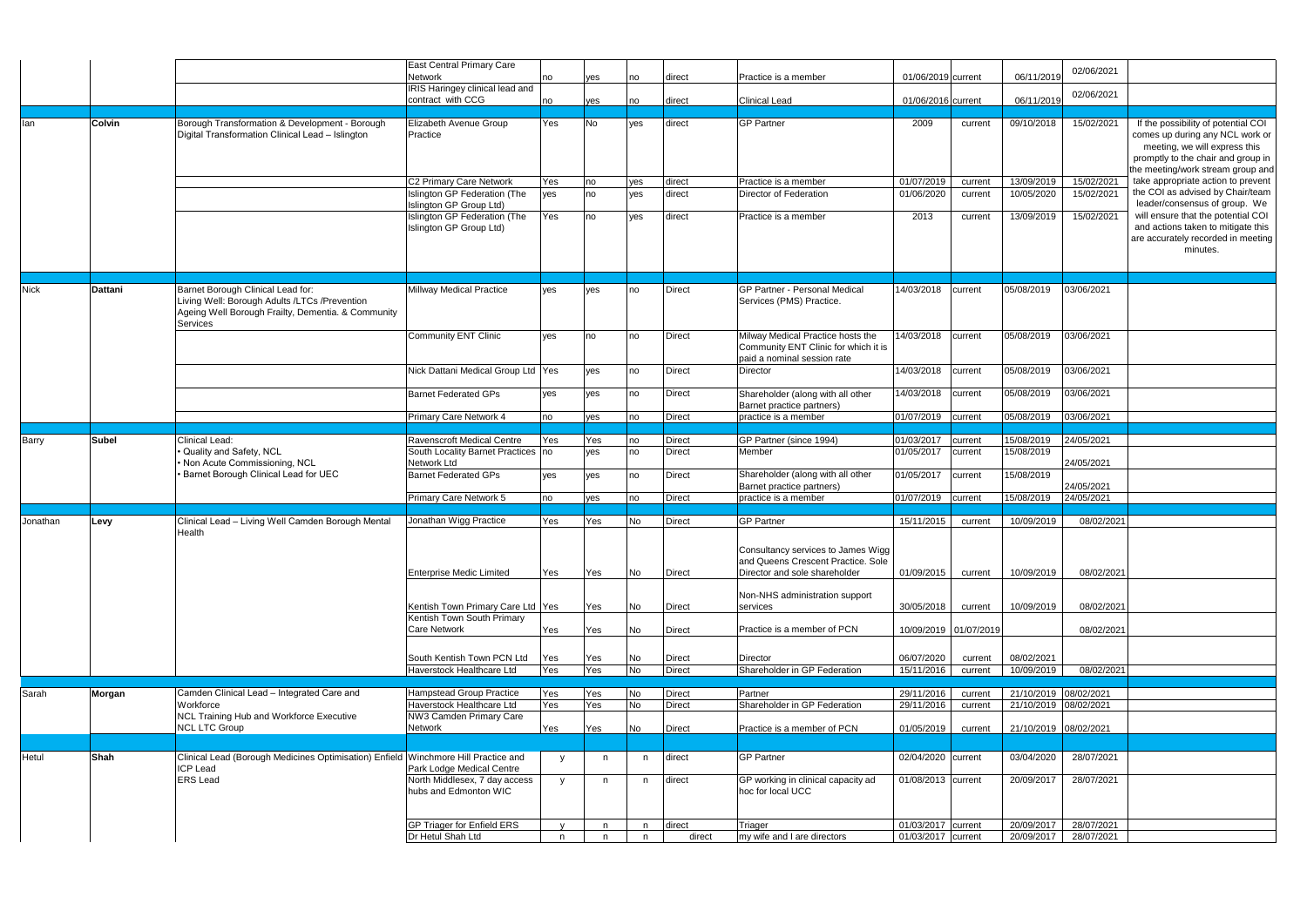| 16/10/2017 current<br>03/04/2020<br>28/07/2021<br>Enfield Healthcare Cooperative<br>direct<br>Practices are members<br><sup>V</sup><br>n<br>n<br>Enfield GP Federation<br>03/04/2020 current<br>03/04/2020<br>28/07/2021<br><b>West Enfield Collaborative PCN</b><br>direct<br>Practices are members<br><b>y</b><br>n<br>n.<br>01/04/2020 curemt<br>09/02/2021<br>28/07/2021<br>Dr Sankaran is a GP Partner at<br>Dr Chitra Sankaran<br>Winchmore Hill Surgery and is a<br>indirect<br>n<br>n<br>member of the CCG Governing Body<br>01/02/2021 current<br>28/07/2021<br>24/02./2021<br><b>GP</b> Mentor<br><b>NCL Mentoring Scheme</b><br>direct<br>n<br>n<br>28/07/2021<br>02/04/2019 present<br>05/04/2019<br>Brother works as a pharmacist for<br>Enfield PCN<br>indirect<br>n<br>y<br>Enfield PCN<br>Transformation & Development Borough Primary Care   Morris House Group Practice<br>Amato<br>Yes<br><b>Practice Partner</b><br>17.8.17<br>12.11.18<br>28/05/2021<br><b>Direct</b><br>no<br>current<br>no<br>Development Clinical Lead - Haringey<br>Federated4Health, the pan-<br>Haringey federation of GP<br>Yes<br>2016<br>12.11.18<br>28/05/2021<br><b>Direct</b><br>Practice is a member<br>no<br>current<br>no<br>practices.<br>The Morris House Group<br>Practice premises are also<br>used for the provision of<br>physiotherapy services by<br>Yes<br><b>Practice Partner</b><br>17.8.17<br>28/05/2021<br><b>Direct</b><br>12.11.18<br>no<br>current<br>no<br>Premier Medical, who are<br>charged a nominal amount to<br>cover electricity and gas etc.<br>Morris House Group Practice<br>provides medical staff to<br>15/05/2020<br>15/05/2020<br>28/05/2021<br>Yes<br><b>Direct</b><br><b>Practice Partner</b><br>current<br>Haringey Cvid-19 Hot Hub<br>The Morris House Group<br>Practice provides anticoagulant<br>care to Haringey residents<br>Yes<br><b>Practice Partner</b><br>17.8.17<br>12.11.18<br>28/05/2021<br>Direct<br>no<br>no<br>current<br>under a contract with the CCG.<br>North East Primary Care<br>28/05/2021<br>1.5.19<br>Direct<br>Practice is a member<br>no<br>no<br>current<br>yes<br>Network<br>Italian Medical Charity<br>17.8.17<br>12.11.18<br>28/05/2021<br>Direct<br>Trustee<br>no<br>yes<br>current<br>no<br><b>Masters</b><br>Queenswood Practice<br><b>Practice Partner</b><br>Clinical Lead Starting Well Borough Children's &<br>$\mathsf{X}$<br>1989<br>08/02/2021<br>n/a<br>6.11.18<br>Direct<br>n/a<br>current<br>Young Persons Clinical Lead - Haringey<br>Hornsey Healthcare London Ltd<br>Director<br>$\mathsf{X}$<br>n/a<br>2010<br>2015<br>08/02/2021<br>n/a<br>Direct<br>current<br>Federated4Health, the pan-<br>Queenswood Practice is a member<br>$\mathsf X$<br>08/02/2021<br>Haringey federation of GP<br>n/a<br>Direct<br>15.3.18<br>6.11.18<br>n/a<br>current<br>practices.<br>WISH providing care at<br>Queenswood Practice is a member<br>$\mathsf X$<br>08/02/2021<br>15.3.18<br>6.11.18<br>n/a<br>n/a<br>Direct<br>current<br>Whittington A&E<br>South West Primary Care<br>Practice is a member<br>$\mathsf X$<br>30.8.19<br>08/02/2021<br>1.7.19<br>Direct<br>current<br>Network<br><b>Seber</b><br><b>Clinical Lead</b><br>employed as a Advanced Nurse<br>$\mathsf{X}$<br>19.3.18<br>6.11.18<br>10/02/2021<br><b>JS Medical Practice</b><br>n/a<br>Direct<br>n/a<br>current<br>Primary Care Health Professional Member, and Living<br>Practitioner<br>Well Borough Adults /Long Term Conditions and<br>Federated4Health, the pan-<br>Prevention Clinical Lead - Haringey<br>X<br>19.3.18<br>10/02/2021<br>Haringey federation of GP<br>n/a<br>Direct<br>Practice is a member<br>6.11.18<br>n/a<br>current<br>practices.<br>1.7.19<br>4.9.19<br>10/02/2021<br>direct<br>Practice is a member<br>current<br>$\mathsf{X}$<br>n<br>n |        |  | Enfield Healthcare Alliance<br>(part of the Enfield<br>Collaborative Group: Enfield<br>GPP Collaboration which may<br>be seeking to do buisness with<br>the NHS) | y | n | n | direct | 5% equity stakke in EHA which holds<br>two APMS contrcats for Boundary<br>Court and Chalfont Road, Emfield | 01/03/2017 current | 01/07/2018 | 28/07/2021 |  |
|--------------------------------------------------------------------------------------------------------------------------------------------------------------------------------------------------------------------------------------------------------------------------------------------------------------------------------------------------------------------------------------------------------------------------------------------------------------------------------------------------------------------------------------------------------------------------------------------------------------------------------------------------------------------------------------------------------------------------------------------------------------------------------------------------------------------------------------------------------------------------------------------------------------------------------------------------------------------------------------------------------------------------------------------------------------------------------------------------------------------------------------------------------------------------------------------------------------------------------------------------------------------------------------------------------------------------------------------------------------------------------------------------------------------------------------------------------------------------------------------------------------------------------------------------------------------------------------------------------------------------------------------------------------------------------------------------------------------------------------------------------------------------------------------------------------------------------------------------------------------------------------------------------------------------------------------------------------------------------------------------------------------------------------------------------------------------------------------------------------------------------------------------------------------------------------------------------------------------------------------------------------------------------------------------------------------------------------------------------------------------------------------------------------------------------------------------------------------------------------------------------------------------------------------------------------------------------------------------------------------------------------------------------------------------------------------------------------------------------------------------------------------------------------------------------------------------------------------------------------------------------------------------------------------------------------------------------------------------------------------------------------------------------------------------------------------------------------------------------------------------------------------------------------------------------------------------------------------------------------------------------------------------------------------------------------------------------------------------------------------------------------------------------------------------------------------------------------------------------------------------------------------------------------------------------------------------------------------------------------------------------------------------------------------------------------------------------------------------------------------------------------------------------------------------------------------|--------|--|------------------------------------------------------------------------------------------------------------------------------------------------------------------|---|---|---|--------|------------------------------------------------------------------------------------------------------------|--------------------|------------|------------|--|
|                                                                                                                                                                                                                                                                                                                                                                                                                                                                                                                                                                                                                                                                                                                                                                                                                                                                                                                                                                                                                                                                                                                                                                                                                                                                                                                                                                                                                                                                                                                                                                                                                                                                                                                                                                                                                                                                                                                                                                                                                                                                                                                                                                                                                                                                                                                                                                                                                                                                                                                                                                                                                                                                                                                                                                                                                                                                                                                                                                                                                                                                                                                                                                                                                                                                                                                                                                                                                                                                                                                                                                                                                                                                                                                                                                                                                    |        |  |                                                                                                                                                                  |   |   |   |        |                                                                                                            |                    |            |            |  |
|                                                                                                                                                                                                                                                                                                                                                                                                                                                                                                                                                                                                                                                                                                                                                                                                                                                                                                                                                                                                                                                                                                                                                                                                                                                                                                                                                                                                                                                                                                                                                                                                                                                                                                                                                                                                                                                                                                                                                                                                                                                                                                                                                                                                                                                                                                                                                                                                                                                                                                                                                                                                                                                                                                                                                                                                                                                                                                                                                                                                                                                                                                                                                                                                                                                                                                                                                                                                                                                                                                                                                                                                                                                                                                                                                                                                                    |        |  |                                                                                                                                                                  |   |   |   |        |                                                                                                            |                    |            |            |  |
|                                                                                                                                                                                                                                                                                                                                                                                                                                                                                                                                                                                                                                                                                                                                                                                                                                                                                                                                                                                                                                                                                                                                                                                                                                                                                                                                                                                                                                                                                                                                                                                                                                                                                                                                                                                                                                                                                                                                                                                                                                                                                                                                                                                                                                                                                                                                                                                                                                                                                                                                                                                                                                                                                                                                                                                                                                                                                                                                                                                                                                                                                                                                                                                                                                                                                                                                                                                                                                                                                                                                                                                                                                                                                                                                                                                                                    |        |  |                                                                                                                                                                  |   |   |   |        |                                                                                                            |                    |            |            |  |
|                                                                                                                                                                                                                                                                                                                                                                                                                                                                                                                                                                                                                                                                                                                                                                                                                                                                                                                                                                                                                                                                                                                                                                                                                                                                                                                                                                                                                                                                                                                                                                                                                                                                                                                                                                                                                                                                                                                                                                                                                                                                                                                                                                                                                                                                                                                                                                                                                                                                                                                                                                                                                                                                                                                                                                                                                                                                                                                                                                                                                                                                                                                                                                                                                                                                                                                                                                                                                                                                                                                                                                                                                                                                                                                                                                                                                    |        |  |                                                                                                                                                                  |   |   |   |        |                                                                                                            |                    |            |            |  |
|                                                                                                                                                                                                                                                                                                                                                                                                                                                                                                                                                                                                                                                                                                                                                                                                                                                                                                                                                                                                                                                                                                                                                                                                                                                                                                                                                                                                                                                                                                                                                                                                                                                                                                                                                                                                                                                                                                                                                                                                                                                                                                                                                                                                                                                                                                                                                                                                                                                                                                                                                                                                                                                                                                                                                                                                                                                                                                                                                                                                                                                                                                                                                                                                                                                                                                                                                                                                                                                                                                                                                                                                                                                                                                                                                                                                                    |        |  |                                                                                                                                                                  |   |   |   |        |                                                                                                            |                    |            |            |  |
|                                                                                                                                                                                                                                                                                                                                                                                                                                                                                                                                                                                                                                                                                                                                                                                                                                                                                                                                                                                                                                                                                                                                                                                                                                                                                                                                                                                                                                                                                                                                                                                                                                                                                                                                                                                                                                                                                                                                                                                                                                                                                                                                                                                                                                                                                                                                                                                                                                                                                                                                                                                                                                                                                                                                                                                                                                                                                                                                                                                                                                                                                                                                                                                                                                                                                                                                                                                                                                                                                                                                                                                                                                                                                                                                                                                                                    | Gino   |  |                                                                                                                                                                  |   |   |   |        |                                                                                                            |                    |            |            |  |
|                                                                                                                                                                                                                                                                                                                                                                                                                                                                                                                                                                                                                                                                                                                                                                                                                                                                                                                                                                                                                                                                                                                                                                                                                                                                                                                                                                                                                                                                                                                                                                                                                                                                                                                                                                                                                                                                                                                                                                                                                                                                                                                                                                                                                                                                                                                                                                                                                                                                                                                                                                                                                                                                                                                                                                                                                                                                                                                                                                                                                                                                                                                                                                                                                                                                                                                                                                                                                                                                                                                                                                                                                                                                                                                                                                                                                    |        |  |                                                                                                                                                                  |   |   |   |        |                                                                                                            |                    |            |            |  |
|                                                                                                                                                                                                                                                                                                                                                                                                                                                                                                                                                                                                                                                                                                                                                                                                                                                                                                                                                                                                                                                                                                                                                                                                                                                                                                                                                                                                                                                                                                                                                                                                                                                                                                                                                                                                                                                                                                                                                                                                                                                                                                                                                                                                                                                                                                                                                                                                                                                                                                                                                                                                                                                                                                                                                                                                                                                                                                                                                                                                                                                                                                                                                                                                                                                                                                                                                                                                                                                                                                                                                                                                                                                                                                                                                                                                                    |        |  |                                                                                                                                                                  |   |   |   |        |                                                                                                            |                    |            |            |  |
|                                                                                                                                                                                                                                                                                                                                                                                                                                                                                                                                                                                                                                                                                                                                                                                                                                                                                                                                                                                                                                                                                                                                                                                                                                                                                                                                                                                                                                                                                                                                                                                                                                                                                                                                                                                                                                                                                                                                                                                                                                                                                                                                                                                                                                                                                                                                                                                                                                                                                                                                                                                                                                                                                                                                                                                                                                                                                                                                                                                                                                                                                                                                                                                                                                                                                                                                                                                                                                                                                                                                                                                                                                                                                                                                                                                                                    |        |  |                                                                                                                                                                  |   |   |   |        |                                                                                                            |                    |            |            |  |
|                                                                                                                                                                                                                                                                                                                                                                                                                                                                                                                                                                                                                                                                                                                                                                                                                                                                                                                                                                                                                                                                                                                                                                                                                                                                                                                                                                                                                                                                                                                                                                                                                                                                                                                                                                                                                                                                                                                                                                                                                                                                                                                                                                                                                                                                                                                                                                                                                                                                                                                                                                                                                                                                                                                                                                                                                                                                                                                                                                                                                                                                                                                                                                                                                                                                                                                                                                                                                                                                                                                                                                                                                                                                                                                                                                                                                    |        |  |                                                                                                                                                                  |   |   |   |        |                                                                                                            |                    |            |            |  |
|                                                                                                                                                                                                                                                                                                                                                                                                                                                                                                                                                                                                                                                                                                                                                                                                                                                                                                                                                                                                                                                                                                                                                                                                                                                                                                                                                                                                                                                                                                                                                                                                                                                                                                                                                                                                                                                                                                                                                                                                                                                                                                                                                                                                                                                                                                                                                                                                                                                                                                                                                                                                                                                                                                                                                                                                                                                                                                                                                                                                                                                                                                                                                                                                                                                                                                                                                                                                                                                                                                                                                                                                                                                                                                                                                                                                                    |        |  |                                                                                                                                                                  |   |   |   |        |                                                                                                            |                    |            |            |  |
|                                                                                                                                                                                                                                                                                                                                                                                                                                                                                                                                                                                                                                                                                                                                                                                                                                                                                                                                                                                                                                                                                                                                                                                                                                                                                                                                                                                                                                                                                                                                                                                                                                                                                                                                                                                                                                                                                                                                                                                                                                                                                                                                                                                                                                                                                                                                                                                                                                                                                                                                                                                                                                                                                                                                                                                                                                                                                                                                                                                                                                                                                                                                                                                                                                                                                                                                                                                                                                                                                                                                                                                                                                                                                                                                                                                                                    |        |  |                                                                                                                                                                  |   |   |   |        |                                                                                                            |                    |            |            |  |
|                                                                                                                                                                                                                                                                                                                                                                                                                                                                                                                                                                                                                                                                                                                                                                                                                                                                                                                                                                                                                                                                                                                                                                                                                                                                                                                                                                                                                                                                                                                                                                                                                                                                                                                                                                                                                                                                                                                                                                                                                                                                                                                                                                                                                                                                                                                                                                                                                                                                                                                                                                                                                                                                                                                                                                                                                                                                                                                                                                                                                                                                                                                                                                                                                                                                                                                                                                                                                                                                                                                                                                                                                                                                                                                                                                                                                    | David  |  |                                                                                                                                                                  |   |   |   |        |                                                                                                            |                    |            |            |  |
|                                                                                                                                                                                                                                                                                                                                                                                                                                                                                                                                                                                                                                                                                                                                                                                                                                                                                                                                                                                                                                                                                                                                                                                                                                                                                                                                                                                                                                                                                                                                                                                                                                                                                                                                                                                                                                                                                                                                                                                                                                                                                                                                                                                                                                                                                                                                                                                                                                                                                                                                                                                                                                                                                                                                                                                                                                                                                                                                                                                                                                                                                                                                                                                                                                                                                                                                                                                                                                                                                                                                                                                                                                                                                                                                                                                                                    |        |  |                                                                                                                                                                  |   |   |   |        |                                                                                                            |                    |            |            |  |
|                                                                                                                                                                                                                                                                                                                                                                                                                                                                                                                                                                                                                                                                                                                                                                                                                                                                                                                                                                                                                                                                                                                                                                                                                                                                                                                                                                                                                                                                                                                                                                                                                                                                                                                                                                                                                                                                                                                                                                                                                                                                                                                                                                                                                                                                                                                                                                                                                                                                                                                                                                                                                                                                                                                                                                                                                                                                                                                                                                                                                                                                                                                                                                                                                                                                                                                                                                                                                                                                                                                                                                                                                                                                                                                                                                                                                    |        |  |                                                                                                                                                                  |   |   |   |        |                                                                                                            |                    |            |            |  |
|                                                                                                                                                                                                                                                                                                                                                                                                                                                                                                                                                                                                                                                                                                                                                                                                                                                                                                                                                                                                                                                                                                                                                                                                                                                                                                                                                                                                                                                                                                                                                                                                                                                                                                                                                                                                                                                                                                                                                                                                                                                                                                                                                                                                                                                                                                                                                                                                                                                                                                                                                                                                                                                                                                                                                                                                                                                                                                                                                                                                                                                                                                                                                                                                                                                                                                                                                                                                                                                                                                                                                                                                                                                                                                                                                                                                                    |        |  |                                                                                                                                                                  |   |   |   |        |                                                                                                            |                    |            |            |  |
|                                                                                                                                                                                                                                                                                                                                                                                                                                                                                                                                                                                                                                                                                                                                                                                                                                                                                                                                                                                                                                                                                                                                                                                                                                                                                                                                                                                                                                                                                                                                                                                                                                                                                                                                                                                                                                                                                                                                                                                                                                                                                                                                                                                                                                                                                                                                                                                                                                                                                                                                                                                                                                                                                                                                                                                                                                                                                                                                                                                                                                                                                                                                                                                                                                                                                                                                                                                                                                                                                                                                                                                                                                                                                                                                                                                                                    |        |  |                                                                                                                                                                  |   |   |   |        |                                                                                                            |                    |            |            |  |
|                                                                                                                                                                                                                                                                                                                                                                                                                                                                                                                                                                                                                                                                                                                                                                                                                                                                                                                                                                                                                                                                                                                                                                                                                                                                                                                                                                                                                                                                                                                                                                                                                                                                                                                                                                                                                                                                                                                                                                                                                                                                                                                                                                                                                                                                                                                                                                                                                                                                                                                                                                                                                                                                                                                                                                                                                                                                                                                                                                                                                                                                                                                                                                                                                                                                                                                                                                                                                                                                                                                                                                                                                                                                                                                                                                                                                    | Sharon |  |                                                                                                                                                                  |   |   |   |        |                                                                                                            |                    |            |            |  |
|                                                                                                                                                                                                                                                                                                                                                                                                                                                                                                                                                                                                                                                                                                                                                                                                                                                                                                                                                                                                                                                                                                                                                                                                                                                                                                                                                                                                                                                                                                                                                                                                                                                                                                                                                                                                                                                                                                                                                                                                                                                                                                                                                                                                                                                                                                                                                                                                                                                                                                                                                                                                                                                                                                                                                                                                                                                                                                                                                                                                                                                                                                                                                                                                                                                                                                                                                                                                                                                                                                                                                                                                                                                                                                                                                                                                                    |        |  |                                                                                                                                                                  |   |   |   |        |                                                                                                            |                    |            |            |  |
|                                                                                                                                                                                                                                                                                                                                                                                                                                                                                                                                                                                                                                                                                                                                                                                                                                                                                                                                                                                                                                                                                                                                                                                                                                                                                                                                                                                                                                                                                                                                                                                                                                                                                                                                                                                                                                                                                                                                                                                                                                                                                                                                                                                                                                                                                                                                                                                                                                                                                                                                                                                                                                                                                                                                                                                                                                                                                                                                                                                                                                                                                                                                                                                                                                                                                                                                                                                                                                                                                                                                                                                                                                                                                                                                                                                                                    |        |  | N15 Primary Care Network                                                                                                                                         |   |   |   |        |                                                                                                            |                    |            |            |  |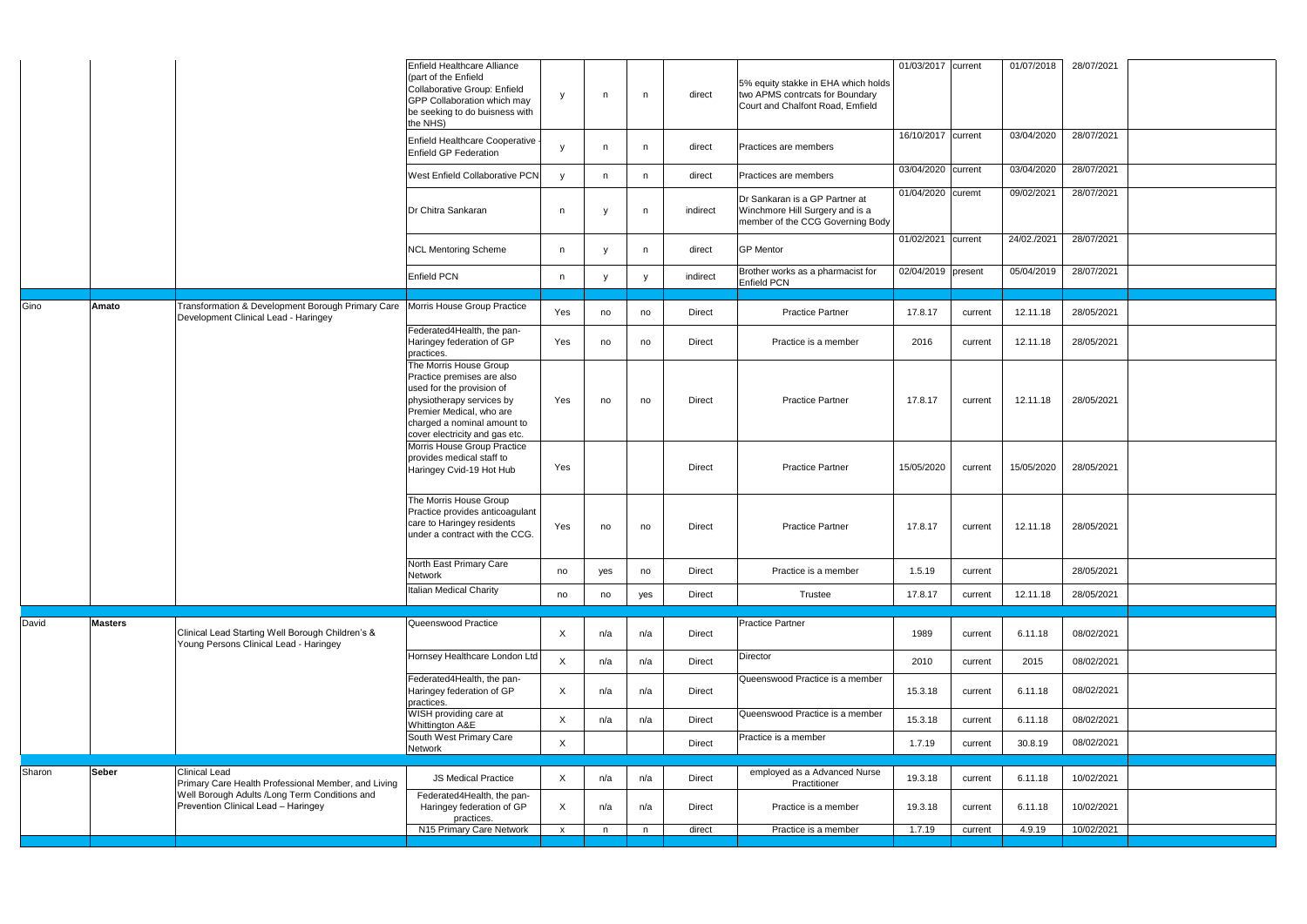| Rue     | Roy            | Clinical Lead Borough Commissioning - Borough<br>Medicines Optimisation Clinical Lead - Islington                                                                                                                                                                                                                                                     | Andover Medical Centre (AMC) Yes                                                       |            | Yes | No  | direct           | 1. AMC provides the premises of one<br>of the hubs for I: Hub and is a hot hub<br>during the Covid-19 pandemic                                                                           | 01/04/2020 current                       | 11/05/2020               | 11/11/2021               |                                             |
|---------|----------------|-------------------------------------------------------------------------------------------------------------------------------------------------------------------------------------------------------------------------------------------------------------------------------------------------------------------------------------------------------|----------------------------------------------------------------------------------------|------------|-----|-----|------------------|------------------------------------------------------------------------------------------------------------------------------------------------------------------------------------------|------------------------------------------|--------------------------|--------------------------|---------------------------------------------|
|         |                |                                                                                                                                                                                                                                                                                                                                                       | Andover Medical Centre (AMC) Yes                                                       |            | Yes | No  | direct           | 2. • Dr Amita Varma - another<br>partner at AMC is on the Federation<br>Board.<br>• Nurse Daniela Gomes who is an<br>employee (practice nurse) at AMC is<br>also on the Federation board | 11/07/2018 current                       | 30/06/2019               | 11/11/2021               |                                             |
|         |                |                                                                                                                                                                                                                                                                                                                                                       | <b>Islington GP Federation</b>                                                         | yes        | yes |     | direct           | Practice is a member - federation<br>also runs I: Hub                                                                                                                                    | 11/07/2018 current                       | 30/06/2019               | 11/11/2021               |                                             |
|         |                |                                                                                                                                                                                                                                                                                                                                                       | North Islington Primary Care<br>Network                                                | yes        | yes |     | direct           | Practice is a member                                                                                                                                                                     | 01/06/2019 current                       | 30/06/2019               | 11/11/2021               |                                             |
| Imogen  | <b>Bloor</b>   | Borough Transformation & Development Borough<br>Primary Care Development Clinical Lead - Islington<br>• The NCL Primary Care Covid Call (weekly)                                                                                                                                                                                                      | Islington Central Medical Centre y                                                     |            |     |     | direct           | Salaried GP                                                                                                                                                                              | 11/01/2017 current                       | 08/03/2018               | 19/02/2021               | Service model is approved by NHS<br>England |
|         |                | . NCL Primary Care Clinical Leads Clinical Reference<br>Group (bi-weekly)                                                                                                                                                                                                                                                                             | <b>Islington GP Federation</b>                                                         |            |     |     | direct           | The practice holds a single share in<br>the Islington GP Group Ltd                                                                                                                       | 11/01/2017 current                       | 08/03/2018               | 19/02/2021               |                                             |
|         |                | • NCL Clinical Leads Webinar(weekly)<br>• NCL EOLC Clinic Leads meeting (weekly)<br>· Islington Borough Integrated Care Meetings (bi-<br>weekly)<br>· Islington 'Hotspots' meeting (monthly)<br>• meetings with PCN CDs & the Islington Primary Care<br>AD/Team & iHuddle (clinical leads across the Islington<br>system),                            | Central 1 Islington Primary Carely<br>Network                                          |            | n.  |     | direct           | Practice is a member                                                                                                                                                                     | 01/06/2019 current                       | 09/08/2019               | 19/02/2021               |                                             |
|         |                |                                                                                                                                                                                                                                                                                                                                                       |                                                                                        |            |     |     |                  |                                                                                                                                                                                          |                                          |                          |                          |                                             |
|         |                |                                                                                                                                                                                                                                                                                                                                                       |                                                                                        |            |     |     |                  |                                                                                                                                                                                          |                                          |                          |                          |                                             |
| Katie   | Coleman        | · Clinical Lead for NCL<br>· Stakeholder Governor at UCLH<br>Positions held in relation to CCG business<br>Clinical Lead for Age Well:<br>• NCL PCN Development Lead: Long Term Conditions<br>and Personalisation<br>• NCL PCN Development Lead: Care Homes/Frailty<br>• Borough Frailty, Dementia. & Community Services<br>Clinical Lead - Islington | <b>City Road Medical Centre</b>                                                        | <b>YES</b> | yes | yes | direct           | Salaried GP                                                                                                                                                                              | 03/03/2018 currrent                      | 11/07/2018               | 08/02/2021               |                                             |
|         |                |                                                                                                                                                                                                                                                                                                                                                       | Islington GP Federation board                                                          | <b>YES</b> | yes | yes | direct           | Primary Care representative                                                                                                                                                              | 01/04/2020 current                       | 11/05/2020               | 08/02/2021               |                                             |
|         |                |                                                                                                                                                                                                                                                                                                                                                       | <b>Islington GP Federation</b>                                                         | no         | no  | yes | direct           | Practice is a member                                                                                                                                                                     | 11/07/2018 current                       | 11/05/2020               | 08/02/2021               |                                             |
|         |                |                                                                                                                                                                                                                                                                                                                                                       | South Islington PCN                                                                    | <b>No</b>  | no  | yes | direct           | Practice is a member                                                                                                                                                                     | 01/06/2019 current                       | 11/05/2020               | 08/02/2021               |                                             |
| Dominic | <b>Roberts</b> | Independent GP Clinical Lead, Strategic<br>Commissioning, NCL CCG<br>Member of Primary Care Commissioning Committee                                                                                                                                                                                                                                   |                                                                                        |            |     |     | none             |                                                                                                                                                                                          | 07/11/2018 current                       | 02/08/2019               | 16/02/2021               |                                             |
|         |                |                                                                                                                                                                                                                                                                                                                                                       | Clinical Director, Islington<br>Borough, NCL CCG                                       |            |     |     | direct           | member                                                                                                                                                                                   | 07/11/2018 current                       | 02/08/2019               | 16/02/2021               |                                             |
|         |                |                                                                                                                                                                                                                                                                                                                                                       | Conflict of interest issues for<br>the Governing Body and CCG.                         |            |     |     | direct           | Lead                                                                                                                                                                                     | 07/11/2018 current                       | 02/08/2019               | 16/02/2021               |                                             |
|         |                |                                                                                                                                                                                                                                                                                                                                                       | Caldicott Guardian for Islington n<br>& Haringey                                       |            |     |     | direct           | Caldicott Guardian                                                                                                                                                                       | 07/11/2018 current                       | 02/08/2019               | 16/02/2021               |                                             |
|         |                |                                                                                                                                                                                                                                                                                                                                                       | Freedom to Speak up Guardian n<br>forNCL GP Practices                                  |            |     |     | direct           | Guardian                                                                                                                                                                                 | 07/11/2018 current                       | 02/08/2019               | 16/02/2021               |                                             |
|         |                |                                                                                                                                                                                                                                                                                                                                                       | Freedom to Speak up Guardian<br>for Islington Federation<br>Individual Funding Request |            |     | In  | direct<br>direct | Guardian<br>Member                                                                                                                                                                       | 07/11/2018 current<br>07/11/2018 current | 02/08/2019<br>02/08/2019 | 16/02/2021<br>16/02/2021 |                                             |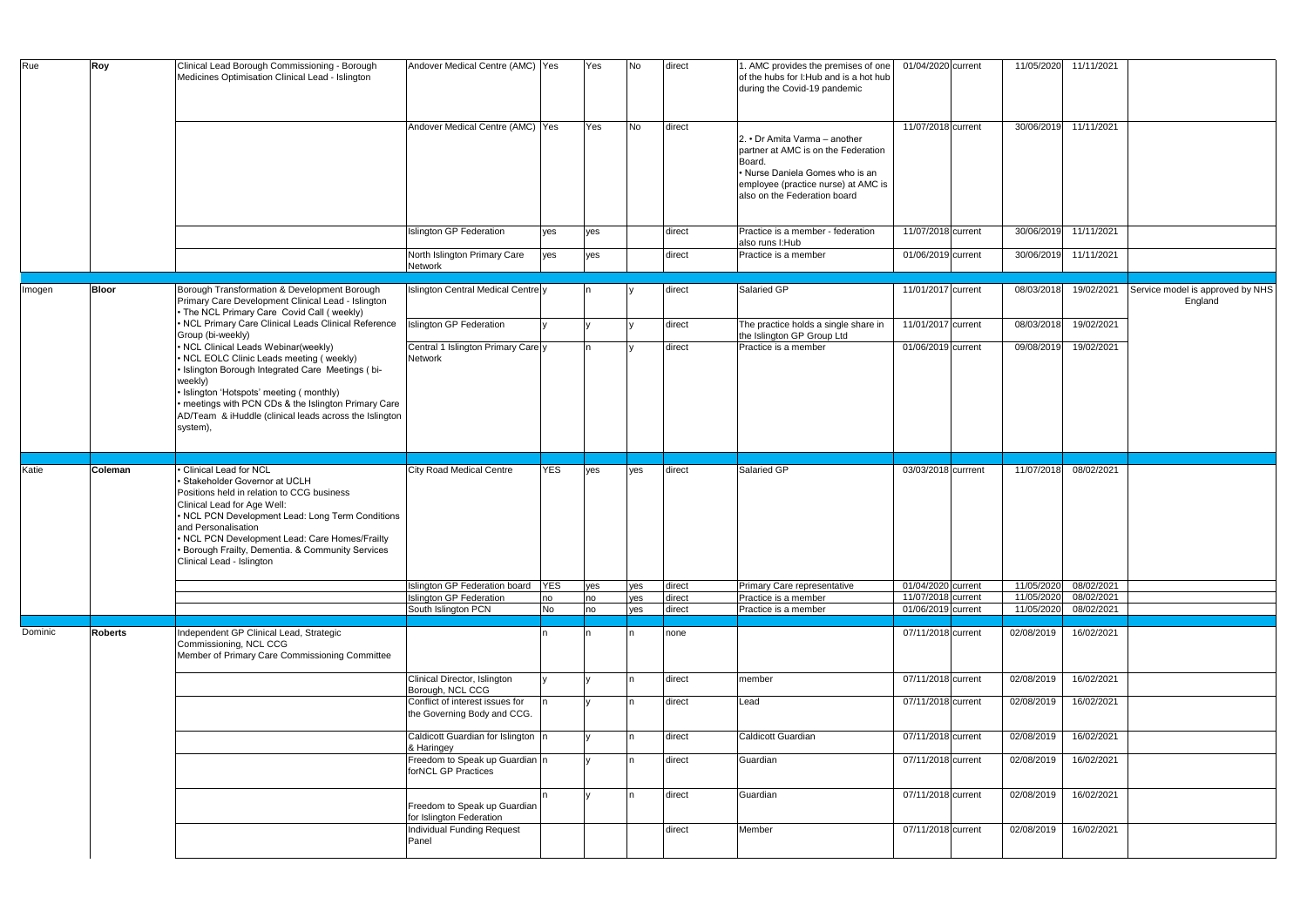| Locally Commissioned Services<br><b>Working Group</b> |   |              | direct           | Chair                                   | 07/11/2018 current                       | 02/08/2019               | 16/02/2021               |
|-------------------------------------------------------|---|--------------|------------------|-----------------------------------------|------------------------------------------|--------------------------|--------------------------|
| Member of NCL Primary Care                            |   |              | direct           | Clinical representative                 | 07/11/2018 current                       | 02/08/2019               | 16/02/2021               |
| Commissioning Committee                               |   |              |                  |                                         |                                          |                          |                          |
| Supporting and managing the                           |   |              | direct           | Support and manage                      | 07/11/2018 current                       | 02/08/2019               | 16/02/2021               |
| Clinical Leads (including Darzi                       |   |              |                  |                                         |                                          |                          |                          |
| fellow) - recruitment, bi-monthly                     |   |              |                  |                                         |                                          |                          |                          |
| network meetings, appraisals,                         |   |              |                  |                                         |                                          |                          |                          |
| finance.                                              |   |              |                  |                                         |                                          |                          |                          |
| Medicines and devices Safety<br>Officer (MSO & MDSO)  |   |              | direct           | <b>Safety Officer</b>                   | 07/11/2018 current                       | 02/08/2019               | 16/02/2021               |
|                                                       |   |              | direct           | Chair                                   | 07/11/2018 current                       | 02/08/2019               | 16/02/2021               |
| MSO/MDSO network for local                            |   |              |                  |                                         |                                          |                          |                          |
| <b>CCGs and Providers</b>                             |   |              |                  |                                         |                                          |                          |                          |
| Controlled drugs safety lead                          |   |              | direct           | Lead                                    | 07/11/2018 current                       | 02/08/2019               | 16/02/2021               |
| and Antimicrobial stewardship                         |   |              |                  |                                         |                                          |                          |                          |
| lead.                                                 |   |              |                  |                                         |                                          |                          |                          |
|                                                       |   |              | direct           | member                                  | 07/11/2018 current                       | 02/08/2019               | 16/02/2021               |
| <b>Whittington Care Quality</b>                       |   |              |                  |                                         |                                          |                          |                          |
| <b>Review Group</b>                                   |   |              |                  |                                         |                                          |                          |                          |
|                                                       |   |              | direct           | member                                  | 07/11/2018 current                       | 02/08/2019               | 16/02/2021               |
| <b>Islington Transformation Group</b>                 |   |              |                  |                                         |                                          |                          |                          |
| <b>QIPP Delivery Group</b><br><b>GP Website</b>       |   |              | direct           | member<br>Provide clinical leadership   | 10/05/2020 current<br>10/05/2020 current | 10/05/2020<br>10/05/2020 | 16/02/2021<br>16/02/2021 |
| Serious incident reviews &                            |   |              | direct<br>direct | Provide clinical leadership             | 07/11/2018 current                       | 02/08/2019               | 16/02/2021               |
| patient safety                                        |   |              |                  |                                         |                                          |                          |                          |
|                                                       |   |              | direct           | Provide clinical leadership             | 07/11/2018 current                       | 02/08/2019               | 16/02/2021               |
| <b>GP Practice Quality</b>                            |   |              |                  |                                         |                                          |                          |                          |
| <b>Federation Working Group</b>                       |   |              | direct           | Provide clinical leadership             | 07/11/2018 current                       | 02/08/2019               | 16/02/2021               |
|                                                       |   |              |                  |                                         |                                          |                          |                          |
| Federation Contracts and                              |   |              | direct           | Co Chair                                | 10/05/2020 current                       | 10/05/2020               | 16/02/2021               |
| <b>Quality Group</b><br>Care Homes Working Group      |   |              | direct           | Chair                                   | 10/05/2020 current                       | 10/05/2020               | 16/02/2021               |
| <b>NLP IG Working Group</b>                           |   |              | direct           | Chair                                   | 07/11/2018 current                       | 02/08/2019               | 16/02/2021               |
| Locum GP                                              |   |              | direct           | Homerton Hospital OOH care,             | 07/11/2018 current                       | 02/08/2019               | 16/02/2021               |
|                                                       |   |              |                  | Paradoc emergency home visiting         |                                          |                          |                          |
|                                                       |   |              |                  | service, Tower Hamlets, SELDOC          |                                          |                          |                          |
|                                                       |   |              |                  | GP OOH services and Croydon             |                                          |                          |                          |
|                                                       |   |              |                  | (including Brigstock surgery,           |                                          |                          |                          |
|                                                       |   |              |                  | Thornton Heath (ad hoc sessions in      |                                          |                          |                          |
|                                                       |   |              |                  | various GP surgeries across London,     |                                          |                          |                          |
|                                                       |   |              |                  | excluding Islington)                    |                                          |                          |                          |
|                                                       |   |              |                  |                                         |                                          |                          |                          |
| Greenland Passage residential n                       |   |              | direct           | <b>Board Director</b>                   | 07/11/2018 current                       | 02/08/2019               | 16/02/2021               |
| association                                           |   |              |                  |                                         |                                          |                          |                          |
| 1-12 Royal Court Ltd                                  | n |              | direct           | Secretary & director                    | 07/11/2018 current                       | 02/08/2019               | 16/02/2021               |
| Novo Nordisk pharmaceutical                           |   | n.           | Indirect         | My Sister is a Medical Advisor          | 07/11/2018 current                       | 02/08/2019               | 16/02/2021               |
| company.                                              |   |              |                  |                                         |                                          |                          |                          |
| St Helier Hospital in Sutton.                         |   |              | Indirect         | Partner is an ITU Consultant            | 07/11/2018 current                       | 02/08/2019               | 16/02/2021               |
| <b>BMA</b>                                            |   |              | direct           | member                                  | 07/11/2018 current                       | 02/08/2019               | 16/02/2021               |
| City and Hackney Local Medical n<br>Committee         |   |              | direct           | member                                  | 07/11/2018 current                       | 02/08/2019               | 16/02/2021               |
| City & Hackney Urgent                                 |   |              | direct           | I am a GP - I do shifts for the         | 07/11/2018 current                       | 02/08/2019               | 16/02/2021               |
| Healthcare Social Enterprise -                        |   |              |                  | Paradoc emergency home visiting         |                                          |                          |                          |
| providing out of hours care for                       |   |              |                  | service.                                |                                          |                          |                          |
| City & Hackney CCG residents.                         |   |              |                  |                                         |                                          |                          |                          |
|                                                       |   |              |                  |                                         |                                          |                          |                          |
| Communitas, a private provider y                      |   | $\mathbf{v}$ | direct           | I undertake clinical sessions in my     | 07/11/2018 current                       | 02/08/2019               | 16/02/2021               |
| seeing NHS patients,                                  |   |              |                  | role as a GP with a Special interest in |                                          |                          |                          |
|                                                       |   |              |                  | ENT.                                    |                                          |                          |                          |
|                                                       |   |              |                  |                                         |                                          |                          |                          |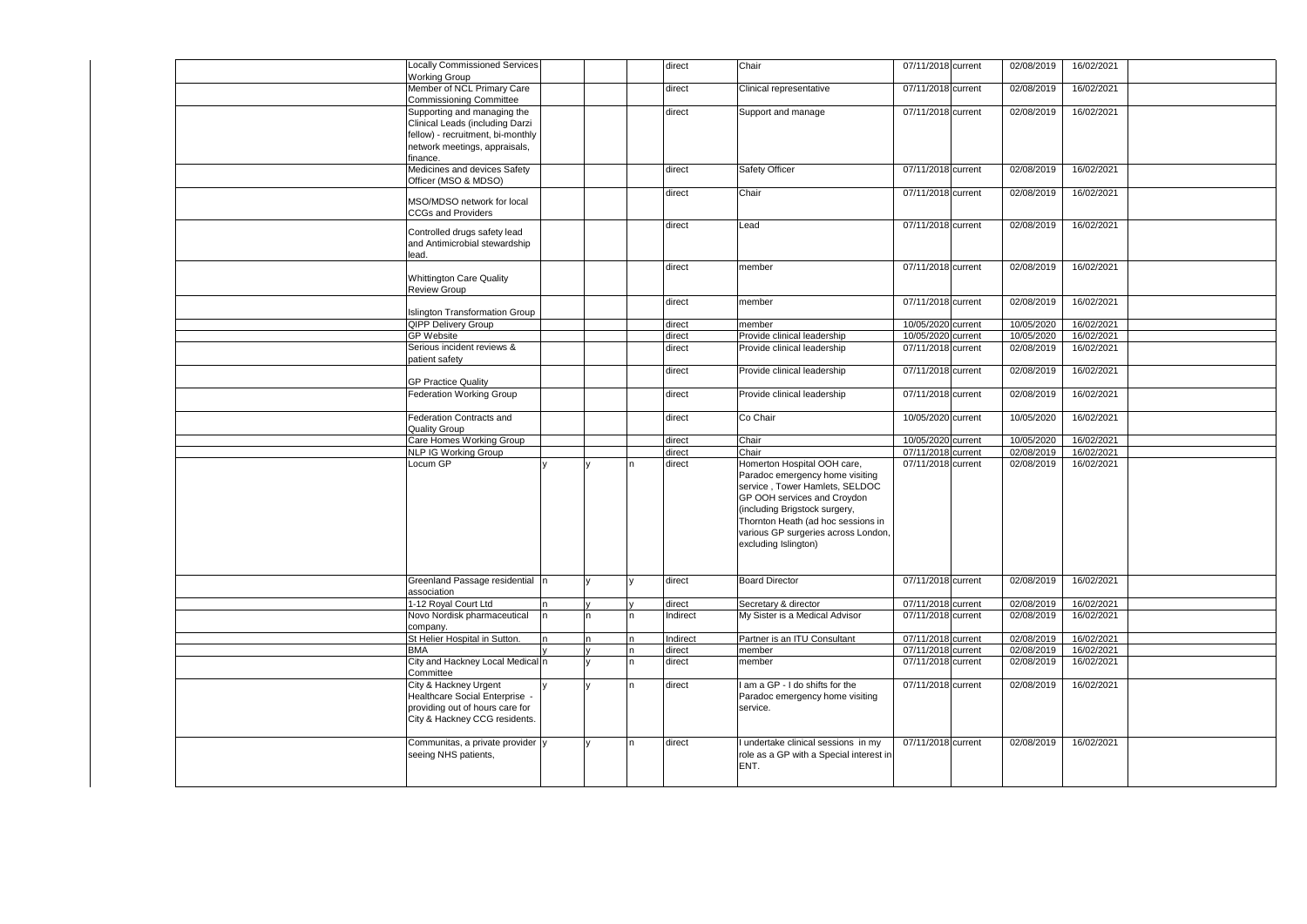|        |        |                                                                          | Haringey CCG as an external<br>GP                                       |     |     |     | direct             | as an external GP on their<br>transformation group and investment<br>committee. I also support some of<br>their procurement work streams and<br>other CCG duties as required as an<br>external GP. | 07/11/2018 current           | 16/02/2021<br>02/08/2019                             |                                                |
|--------|--------|--------------------------------------------------------------------------|-------------------------------------------------------------------------|-----|-----|-----|--------------------|----------------------------------------------------------------------------------------------------------------------------------------------------------------------------------------------------|------------------------------|------------------------------------------------------|------------------------------------------------|
|        |        |                                                                          | Hackney VTS GP training<br>scheme                                       |     |     |     | direct             | Programme director, employed by<br>the London Specialty School of<br>General Practice, Health Education<br>England.                                                                                | 07/11/2018 current           | 16/02/2021<br>02/08/2019                             |                                                |
|        |        |                                                                          | I am a GP Appraiser for the<br>London area.                             |     |     |     | direct             | <b>GP</b> Appraiser                                                                                                                                                                                | 07/11/2018 current           | 16/02/2021<br>02/08/2019                             |                                                |
|        |        |                                                                          | I am a mentor for GPs under<br>GMC sanctions.                           |     |     |     | direct             | <b>GP Mentor</b>                                                                                                                                                                                   | 07/11/2018 current           | 16/02/2021<br>02/08/2019                             |                                                |
|        |        |                                                                          | I am currently mentoring a<br>salaried GP at a practice in<br>Haringey. |     |     |     | direct             | Salaried GP                                                                                                                                                                                        | 07/11/2018 current           | 16/02/2021<br>02/08/2019                             |                                                |
| Joanna | Yong   | Clinical Lead, Starting Well Borough Children's &                        |                                                                         |     |     |     |                    |                                                                                                                                                                                                    |                              |                                                      |                                                |
|        |        | Young Persons Clinical Lead                                              | <b>AD Hoc Locum Work</b>                                                | yes | yes | yes | direct             | Sessional                                                                                                                                                                                          | 01/04/2016 current           | 23/03/2021<br>03/06/2020                             |                                                |
|        |        |                                                                          | Haverstock Healthcare UCC                                               | yes | yes | yes | direct             | Sessional                                                                                                                                                                                          | 2012 current                 | 03/06/2020<br>23/03/2021                             |                                                |
|        |        |                                                                          | <b>Barnet Research Network</b><br>SOLACE / IRIS Domestic                | yes | yes | yes | direct             | Sessional                                                                                                                                                                                          | 01/01/2019 current           | 23/03/2021<br>03/06/2020                             |                                                |
|        |        |                                                                          | Violence                                                                | yes | yes | yes | direct             | Clinical Lead / Sessional GP                                                                                                                                                                       | 01/01/2019 current           | 03/06/2020<br>23/03/2021                             |                                                |
|        |        |                                                                          | Barnet Training Hub --<br>Operations                                    | yes | yes | yes | direct             | Medical Student Programme Lead                                                                                                                                                                     | 01/01/2018 current           | 03/06/2020                                           |                                                |
|        |        |                                                                          | <b>Barnet Federation</b>                                                | no  | yes | no  | direct             | Practice is a member                                                                                                                                                                               | 01/04/2016 current           | 23/03/2021<br>03/06/2020                             |                                                |
|        |        |                                                                          | Primary Care Network 3                                                  | no  | yes | no  | direct             | Practice is a member                                                                                                                                                                               | 01/07/2019 current           | 23/03/2021<br>03/06/2020                             |                                                |
| Punit  | Sandhu | Clinical Lead, Enfield: Starting Well Borough Children's Rainbow Surgery |                                                                         |     |     |     | direct             | sessional GP                                                                                                                                                                                       | 2014 current                 | Nov-17                                               | 23/02/2021 Declare conflict at relevant        |
|        |        | & Young Persons Clinical Lead - Enfield                                  |                                                                         |     |     |     |                    |                                                                                                                                                                                                    |                              |                                                      | meetings and exclude self where<br>appropriate |
|        |        |                                                                          |                                                                         |     |     |     |                    |                                                                                                                                                                                                    | 2016 current                 | 06/11/1208<br>23/02/2021                             |                                                |
|        |        |                                                                          | Camden Health Improvement<br>Practice (for homeless patients)           |     |     |     |                    |                                                                                                                                                                                                    |                              |                                                      |                                                |
|        |        |                                                                          |                                                                         |     |     |     |                    |                                                                                                                                                                                                    |                              |                                                      |                                                |
|        |        |                                                                          |                                                                         |     |     |     | direct             | Lead GP                                                                                                                                                                                            |                              |                                                      |                                                |
|        |        |                                                                          | Youray Healthcare Consultancy                                           |     |     |     |                    |                                                                                                                                                                                                    | 01/06/2019 currrent          | 23/02/2021<br>19/05/2020                             |                                                |
|        |        |                                                                          | Ltd<br>Enfield Care Network                                             |     |     |     | direct<br>indirect | Practice is a member<br>Practice is a member                                                                                                                                                       | 01/07/2019 current           | 19/05/2020<br>23/02/2021                             |                                                |
|        |        |                                                                          | <b>GP Federation (Enfield</b>                                           |     |     |     |                    |                                                                                                                                                                                                    | Current                      | 06/11/1207<br>23/02/2021                             |                                                |
|        |        |                                                                          | Healthcare Alliance)                                                    |     |     |     | indirect           | Rainbow practice is a member                                                                                                                                                                       |                              |                                                      |                                                |
|        |        |                                                                          |                                                                         |     |     |     |                    |                                                                                                                                                                                                    |                              |                                                      |                                                |
| Uzma   | Abedi  | Clinical Lead: Living Well Borough Mental Health -<br>Enfield            | <b>East Enfield Medical Practice</b>                                    |     |     |     | indirect           | husband is a GP Partner                                                                                                                                                                            | Nov-02 current               | 15/02/2021<br>12/05/2020                             |                                                |
|        |        |                                                                          | <b>Brick Lane Surgery</b>                                               |     |     |     | direct             | Principal GP                                                                                                                                                                                       | 2013 current                 | 15/02/2021<br>12/05/2020                             |                                                |
|        |        |                                                                          | <b>Brick Lane Surgery</b>                                               |     | n   |     | indirect           | husband is GP Partner                                                                                                                                                                              | 2013 current                 | 12/05/2020<br>15/02/2021                             |                                                |
|        |        |                                                                          | Enfield Health Partnership Ltd                                          |     |     |     | direct             | shareholder                                                                                                                                                                                        | 2010 current                 | 12/05/2020<br>15/02/2021                             |                                                |
|        |        |                                                                          | <b>Enfield Care Network PCN</b>                                         |     |     |     | direct             | practice is a member                                                                                                                                                                               | 01/06/2019 current           | 15/02/2021<br>12/05/2020                             |                                                |
|        |        |                                                                          | South East Locality Acces Hub                                           |     |     |     | direct             | Locum GP                                                                                                                                                                                           | 2016 current                 | 15/02/2021<br>12/05/2020                             |                                                |
|        |        |                                                                          | Enfield Locum GPs                                                       |     | n.  |     | direct             | Locum GP                                                                                                                                                                                           | 2016 current                 | 12/05/2020<br>15/02/2021                             |                                                |
|        |        |                                                                          | Evergreen Surgery Ltd GP<br>Practice                                    |     |     |     | indirect           | husband is a director / shareholder                                                                                                                                                                | 2004 current                 | 15/02/2021<br>12/05/2020                             |                                                |
|        |        |                                                                          | Medicare Medical Services LLP<br>- runs walk in centre at               |     |     |     |                    |                                                                                                                                                                                                    |                              |                                                      |                                                |
|        |        |                                                                          | Evwergreen<br>DM786 Ltd Property                                        |     |     |     | indirect           | husband is a director / shareholder                                                                                                                                                                | 2003 current                 | 15/02/2021<br>12/05/2020                             |                                                |
|        |        |                                                                          | Management Company                                                      |     |     |     | direct             | Director                                                                                                                                                                                           | 2002 current                 | 12/05/2020<br>15/02/2021                             |                                                |
|        |        |                                                                          | DM786 Ltd Property                                                      |     |     |     |                    | husband is a director, mother and                                                                                                                                                                  |                              |                                                      |                                                |
|        |        |                                                                          | Management Company<br>DM786 Ltd (Health<br>Consultancy) (not trading)   |     |     |     | indirect<br>direct | children are shareholders<br>Director                                                                                                                                                              | 2002 current<br>2012 current | 15/02/2021<br>12/05/2020<br>15/02/2021<br>12/05/2020 |                                                |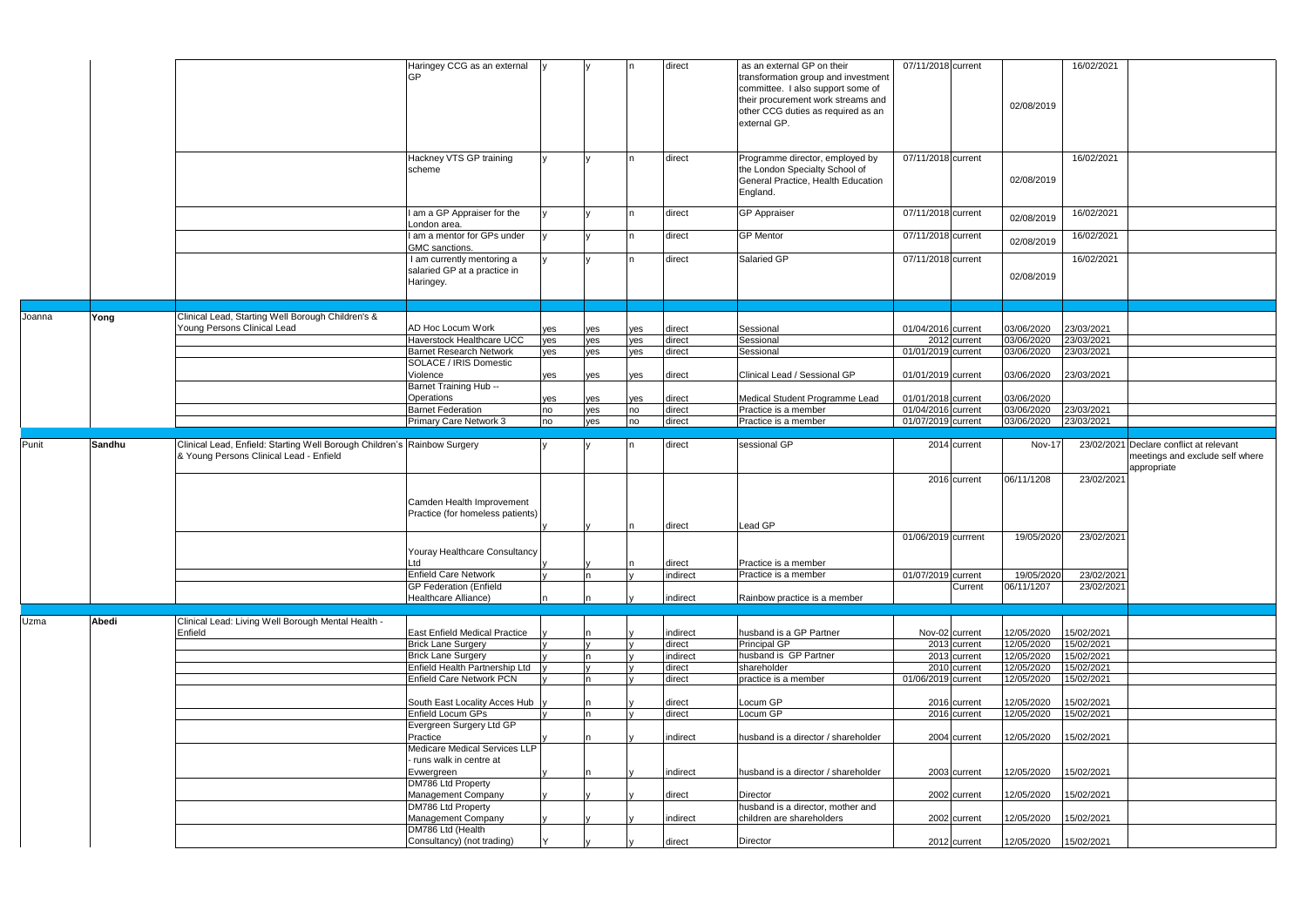|          |             |                                                           | DM786 Ltd (Health                                  |          |              |   |                  | husband is a director, mother and                         |                                    |                          |                          |                                                                       |
|----------|-------------|-----------------------------------------------------------|----------------------------------------------------|----------|--------------|---|------------------|-----------------------------------------------------------|------------------------------------|--------------------------|--------------------------|-----------------------------------------------------------------------|
|          |             |                                                           | Consultancy) (not trading)                         |          |              |   | indirect         | children are shareholders                                 | 2012 current                       | 12/05/2020               | 15/02/2021               |                                                                       |
|          |             |                                                           | Prime Point Ltd - Primary Care                     |          |              |   |                  |                                                           |                                    |                          |                          |                                                                       |
|          |             |                                                           | <b>Medical Services</b>                            |          |              |   | indirect         | husband is a shareholder                                  | 2012 current                       | 12/05/2020               | 15/02/2021               |                                                                       |
|          |             |                                                           | Enfield Healthcare Alliance Ltd -                  |          |              |   |                  |                                                           |                                    |                          |                          |                                                                       |
|          |             |                                                           | runs Chalfont Road and                             |          |              |   |                  |                                                           |                                    |                          |                          |                                                                       |
|          |             |                                                           | Boundary Court GP Practice                         |          |              |   | indirect         | husband is a shareholder                                  | 2014 current                       | 12/05/2020               | 15/02/2021               |                                                                       |
|          |             |                                                           |                                                    |          |              |   |                  | husband is clinical director of Enfield                   |                                    |                          |                          |                                                                       |
|          |             |                                                           | <b>BEHMHT</b>                                      |          |              |   | indirect         | <b>Community Services</b>                                 | 01/04/2020 current                 | 12/05/2020               | 15/02/2021               |                                                                       |
| Fahim    | Chowdhury   | Clinical LeadEnfield Borough Transformation and           | <b>DUA Medical Services</b>                        |          |              |   | direct           | Medical Director / only partake in                        | 01/04/2017                         | 19/08/2013               | 29/06/2021               |                                                                       |
|          |             | Development - Borough Primary Care Development            |                                                    | y        |              | n |                  | locum work                                                | current                            |                          |                          |                                                                       |
|          |             |                                                           | Angel Surgery (part of the GP                      | y        | n.           | n | direct           | <b>GP Partner</b>                                         | 01/04/2017                         | 19/08/2013               | 29/06/2021               |                                                                       |
|          |             |                                                           | Federation and Enfield                             |          |              |   |                  |                                                           |                                    |                          |                          |                                                                       |
|          |             |                                                           | <b>Healthcare Alliance</b>                         |          |              |   |                  |                                                           | current                            |                          |                          |                                                                       |
|          |             |                                                           | <b>Enfield Healthcare Alliance</b>                 | n        | $\mathbf{v}$ | n | direct           | Practice is a member of the                               | 01/04/2017                         | 24/04/2019               | 29/06/2021               |                                                                       |
|          |             |                                                           |                                                    |          |              |   |                  | Federation                                                | current                            |                          |                          |                                                                       |
|          |             |                                                           | <b>Enfield Care Network</b>                        | <b>V</b> |              | n | direct           | Member of the Enfield Care Network                        | 01/07/2019                         | 26/06/2019               | 29/06/2021               |                                                                       |
|          |             |                                                           |                                                    |          |              |   |                  | <b>PCN</b>                                                | current                            |                          |                          |                                                                       |
|          |             |                                                           |                                                    |          |              |   |                  |                                                           |                                    |                          |                          |                                                                       |
| Marcus   | Lewis       | <b>CCAS Camden GP Assessor</b>                            | Abbey Road Medical Centre<br>Central Hampstead PCN |          |              |   | direct<br>direct | Salaried GP<br>Practice is a member                       | 2008 current<br>01/06/2019 current | 22/05/2020<br>22/05/2020 | 24/05/2021<br>24/05/2021 |                                                                       |
|          |             |                                                           | Camden Health Evolution                            |          |              |   | direct           | Practice is a member                                      | $\overline{2018}$ current          | 22/05/2020               | 24/05/2021               |                                                                       |
|          |             |                                                           |                                                    |          |              |   |                  |                                                           |                                    |                          |                          |                                                                       |
| Aythen   | Sohrabe     | <b>CCAS Camden GP Assessor</b>                            | Abbey Road Medical Centre                          |          |              |   |                  | <b>GP Principal</b>                                       | current                            | 29/05/2020               | 24/05/2021               |                                                                       |
|          |             |                                                           | <b>Camden Health Evolution</b>                     |          |              |   |                  | Practice is a member                                      | 2018 current                       | 29/05/2020               | 24/05/2021               |                                                                       |
|          |             |                                                           | Camden extended HUBS run                           |          |              |   |                  |                                                           |                                    |                          |                          |                                                                       |
|          |             |                                                           | by AT medics                                       |          |              |   |                  | <b>Clinical Director</b>                                  | 2018 current                       | 24/05/2021               |                          |                                                                       |
|          |             |                                                           | <b>West Hampstead PCN</b>                          |          |              |   |                  | Practice is a member                                      | 01/05/2019 current                 | 24/05/2021               |                          |                                                                       |
|          |             |                                                           |                                                    |          |              |   |                  |                                                           |                                    |                          |                          |                                                                       |
| Janet    | <b>High</b> | Clinical Lead for Enfield Referral Service. This involves | Work as GP locum in several                        |          |              |   |                  |                                                           |                                    |                          |                          |                                                                       |
|          |             | overview of PoLCE and occasional attendance at NCL        | practices in Enfield and                           |          |              |   |                  |                                                           |                                    |                          |                          |                                                                       |
|          |             | IFR panels.                                               | occasionally do Extended                           |          |              |   |                  |                                                           |                                    |                          |                          |                                                                       |
|          |             |                                                           | Access Hub sessions.                               |          |              |   | direct           | Work as GP locum, including ad hoc sessions at Bircurrent |                                    | 09/06/2020               | 10/03/2021               |                                                                       |
|          |             |                                                           |                                                    |          |              |   |                  |                                                           |                                    |                          |                          |                                                                       |
|          |             |                                                           |                                                    |          |              |   |                  |                                                           |                                    |                          |                          |                                                                       |
|          |             |                                                           |                                                    |          |              |   |                  |                                                           |                                    |                          |                          |                                                                       |
|          |             |                                                           | Work as GP appraiser for                           |          |              |   |                  |                                                           |                                    |                          |                          |                                                                       |
|          |             |                                                           | Enfield                                            |          |              |   | direct           | Work as GP appraiser for Enfield                          | current                            | 09/06/2020               | 10/03/2021               |                                                                       |
|          |             |                                                           | <b>GP</b> Federation                               |          |              |   | indirect         | The GP Federation is a pan Enfield                        |                                    |                          |                          | declare an interest as a GP in any                                    |
|          |             |                                                           |                                                    |          |              |   |                  | organisation but all I do is clinical                     |                                    |                          |                          | discussions relating to primary care                                  |
|          |             |                                                           |                                                    |          |              |   |                  | sessions and I do not get involved in                     |                                    |                          |                          | but as a locum have no financial or                                   |
|          |             |                                                           |                                                    |          |              |   |                  | any Federation business.                                  |                                    |                          |                          | practice interest in any of the                                       |
|          |             |                                                           |                                                    |          |              |   |                  |                                                           |                                    |                          |                          | schemes. I look at them purely as<br>to clinical and practical merit. |
|          |             |                                                           |                                                    |          |              |   |                  |                                                           |                                    |                          |                          |                                                                       |
|          |             |                                                           |                                                    |          |              |   |                  |                                                           |                                    |                          |                          |                                                                       |
|          |             |                                                           |                                                    |          |              |   |                  |                                                           | current                            | 09/06/2020               | 10/03/2021               |                                                                       |
|          |             |                                                           |                                                    |          |              |   |                  |                                                           |                                    |                          |                          |                                                                       |
| John     | Horton      | CCAS Camden GP Assessor                                   | Park End Surgery                                   |          |              |   | direct           | <b>GP Partner</b>                                         | current                            | 29/05/2020               | 01/06/2021               |                                                                       |
|          |             |                                                           | <b>Haverstock Healthcare</b>                       |          |              |   | direct           | Practice is a member                                      | 2013 current                       | 29/05/2020               | 01/06/2021               |                                                                       |
|          |             |                                                           | North Camden PCN                                   |          |              |   | direct           | Practice is a member                                      | 01/06/2019 current                 | 29/05/2020               | 01/06/2021               |                                                                       |
|          |             |                                                           |                                                    |          |              |   |                  |                                                           |                                    |                          |                          |                                                                       |
| Rosemary | Mahungu     | CCAS Camden GP Assessor                                   | <b>Holborn Medical Centre</b>                      |          |              |   | direct           | Salaried GP                                               | 01/01/2018 current                 | 26/05/2020               | 09/02/2021               |                                                                       |
|          |             |                                                           |                                                    |          |              |   |                  | Chair of the CHE South and South                          |                                    |                          |                          |                                                                       |
|          |             |                                                           | Camden Health Evolution                            |          |              |   | direct           | Camden Frailty MDT                                        | 01/05/2019 current                 | 26/05/2020               | 09/02/2021               |                                                                       |
|          |             |                                                           | Haverstock Healthcare                              |          |              |   | direct           | Practice is a member                                      | 2018 current                       | 26/05/2020               | 09/02/2021               |                                                                       |
|          |             |                                                           | South Camden PCN                                   |          |              |   | direct           | Practice is a member                                      | 01/05/2019 current                 | 26/05/2020               | 09/02/2021               |                                                                       |
|          |             |                                                           |                                                    |          |              |   |                  |                                                           |                                    |                          |                          |                                                                       |
| Rumshia  | Ahmad       |                                                           |                                                    |          |              |   |                  |                                                           |                                    |                          |                          |                                                                       |
|          |             | CCAS Camden GP Assessor                                   | <b>Brondesbury Medical Centre</b>                  |          |              |   | direct           | <b>GP Partner</b>                                         | 2011 current                       | 29/05/2020               | 25/05/2021               |                                                                       |
|          |             |                                                           |                                                    |          |              |   |                  |                                                           |                                    |                          |                          |                                                                       |
|          |             |                                                           | <b>Gower Street Practice</b>                       |          |              |   | direct           | <b>GP Partner</b>                                         | 01/04/2021 current                 | 25/05/2021               |                          |                                                                       |
|          |             |                                                           | Haverstock Healthcare                              |          |              |   | direct           | Practice is a member                                      | Jul-20 current                     | 29/05/2020               | 25/05/2021               |                                                                       |
|          |             |                                                           | West and Central Camden                            |          |              |   |                  |                                                           |                                    |                          |                          |                                                                       |
|          |             |                                                           | <b>PCN</b>                                         |          |              |   | direct           | Practice is a member                                      | 01/04/2021 current                 | 25/05/2021               |                          |                                                                       |
|          |             |                                                           | <b>NHSE</b>                                        |          |              |   | direct           | <b>GP</b> Appraiser                                       | 2019 current                       | 29/05/2020               | 25/05/2021               |                                                                       |
|          |             |                                                           |                                                    |          |              |   |                  |                                                           |                                    |                          |                          |                                                                       |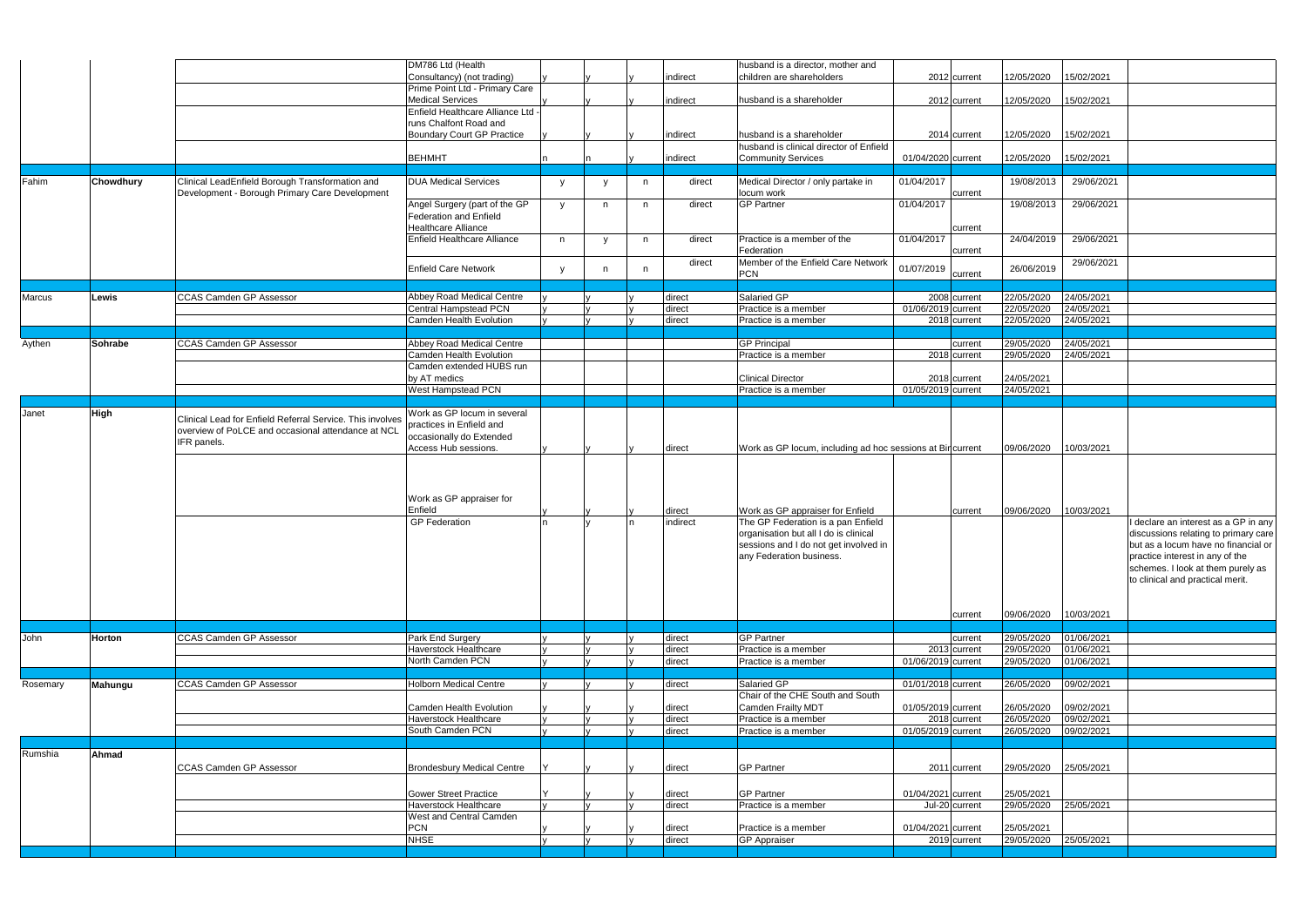| Zuhaib | Keekeebhai     | North London Partners STP Chief Clinical Information<br>Officer and CCG Clinical Lead for Caldicott Guardian           | Queens Crescent Practice                                                                                                                                 |     |                         |   | direct           | Salaried GP                                                    | 01/06/2020 current |                           | 28/05/2020                       | 25/02/2021               |                                                                                                                     |
|--------|----------------|------------------------------------------------------------------------------------------------------------------------|----------------------------------------------------------------------------------------------------------------------------------------------------------|-----|-------------------------|---|------------------|----------------------------------------------------------------|--------------------|---------------------------|----------------------------------|--------------------------|---------------------------------------------------------------------------------------------------------------------|
|        |                |                                                                                                                        | Zuhaib Medicals Ltd<br>Haverstock Healthcare                                                                                                             |     |                         |   | direct<br>direct | <b>Director</b><br>Practice is a member of the<br>Federation   | 04/04/2013 current | $\overline{2016}$ current | 29/05/2020<br>29/05/2020         | 25/02/2021<br>25/02/2021 |                                                                                                                     |
|        |                |                                                                                                                        | Kentish Town PCN                                                                                                                                         |     |                         |   | direct           | Practice is a member of this PCN                               | 01/05/2019 current |                           | 29/05/2020                       | 25/02/2021               |                                                                                                                     |
| Foluso | Oluwajana      | Clinical Lead for Pathway Redesign / implementation<br>for Islington<br>Clinical Lead NCL GP retention and recruitment | <b>Islington Central Medical</b><br>Centre/Roman Way Medical<br>Centre GP                                                                                |     |                         |   | direct           | Sessional GP                                                   | 2019               | current                   | 08/06/2021                       | 08/06/2021               |                                                                                                                     |
|        |                |                                                                                                                        | Islington iHub                                                                                                                                           |     |                         |   | direct           | Hub GP                                                         |                    | current                   | 05/10/2020                       | 08/06/2021               | There is only one GP Federation in<br>Islington so decisions to work with<br>GP federation are made<br>generically. |
|        |                |                                                                                                                        | <b>DFJ CONSULTANCY</b><br><b>SERVICES LTD</b>                                                                                                            |     |                         |   | direct           | Director                                                       | 01/08/2011         | current                   | 05/10/2020                       | 08/06/2021               |                                                                                                                     |
|        |                |                                                                                                                        | Fit Doc Folu / Mahaah Group<br>Ltd                                                                                                                       |     |                         |   | direct           | Director                                                       | 08/03/2021         | current                   | 08/06/2021                       |                          |                                                                                                                     |
|        |                |                                                                                                                        | Central 1 Primary Care Network y                                                                                                                         |     |                         |   | direct           | Practice is a member                                           | 2016               | current                   | 05/10/2020                       | 08/06/2021               |                                                                                                                     |
|        |                |                                                                                                                        | <b>Islington GP Federation</b>                                                                                                                           |     |                         |   | direct           | Practice is a member                                           | 01/06/2019         | current                   | 05/10/2020                       | 08/06/2021               |                                                                                                                     |
|        |                |                                                                                                                        |                                                                                                                                                          |     |                         |   |                  |                                                                |                    |                           |                                  |                          |                                                                                                                     |
| Eugene | O'Connor       | Clinical Lead for Islington Borough, Urgent and<br><b>Emergency Care</b>                                               | Parkview Practice, White City<br>Surgery W12                                                                                                             |     |                         |   | direct           | Salaried GP                                                    |                    | Aug-20 current            | 18/10/2020                       | 23/11/2021               |                                                                                                                     |
|        |                |                                                                                                                        | Ihub, Islington                                                                                                                                          |     |                         |   | direct           | Locum clinical sessions                                        |                    | 2019 current              | 18/10/2020                       | 23/05/2021               |                                                                                                                     |
|        |                |                                                                                                                        | <b>Islington Federation</b>                                                                                                                              |     |                         |   | direct           | sessional GP                                                   |                    | 2016 current              | 18/10/2020                       | 23/11/2021               |                                                                                                                     |
|        |                |                                                                                                                        | PCN is outside NCL                                                                                                                                       |     |                         |   |                  |                                                                | 01/06/2019 current |                           | 18/10/2020                       | 23/11/2021               |                                                                                                                     |
| Karl   | <b>Roberts</b> | Clinical Lead for<br>Living Well - Borough Adults /LTCs /Prevention Clinical<br>Lead (Islington)                       | Mildmay Medical Practice                                                                                                                                 |     |                         |   | direct           | Salaried GP                                                    | 03/09/2019 current |                           | 23/09/2020                       | 10/02/2021               |                                                                                                                     |
|        |                |                                                                                                                        | <b>Islington GP Federation</b>                                                                                                                           |     |                         |   | direct           | Newly-qualified GP 1 year leadership<br>programme (fellowship) |                    |                           | 01/10/2019 30/09/2020 23/09/2020 | 10/02/2021               |                                                                                                                     |
|        |                |                                                                                                                        | <b>Islington GP Federation</b>                                                                                                                           |     |                         |   | direct           | Practice is a member                                           |                    | 2016 current              | 23/09/2020                       | 10/02/2021               |                                                                                                                     |
|        |                |                                                                                                                        | Central 1, Islington                                                                                                                                     | N   |                         |   | direct           | Practice is a member                                           | 01/06/2019 current |                           | 23/09/2020                       | 10/02/2021               |                                                                                                                     |
| Isobel | El-Shanawany   | Clinical Lead for                                                                                                      |                                                                                                                                                          |     |                         |   |                  |                                                                |                    |                           |                                  |                          |                                                                                                                     |
|        |                | Starting Well Borough Children's & Young Persons<br>Clinical Lead - Islington                                          | Partnership Primary Care<br>Centre                                                                                                                       | V   | $\mathsf{I} \mathsf{v}$ | V | direct           | <b>GP Partner</b>                                              | 01/05/2017 current |                           | 28/09/2020                       | 14/02/2021               |                                                                                                                     |
|        |                |                                                                                                                        | <b>Islington GP Federation</b>                                                                                                                           | lY. |                         |   | direct           | Practice is a member                                           |                    | 2016 current              | 28/09/2020                       | 14/02/2021               |                                                                                                                     |
|        |                |                                                                                                                        | North Islington PCN<br>Whittington's Childrens' Allergy y                                                                                                | N.  |                         |   | direct<br>direct | Practice is a member<br>as a GPwSI (GP with Specialist         | 01/06/2019 current | current                   | 28/09/2020                       | 14/02/2021               |                                                                                                                     |
|        |                |                                                                                                                        | Service                                                                                                                                                  |     |                         |   |                  | Interest)                                                      | 2014               |                           | 28/09/2020                       | 14/02/2021               |                                                                                                                     |
|        |                |                                                                                                                        |                                                                                                                                                          |     |                         |   |                  |                                                                |                    |                           |                                  |                          |                                                                                                                     |
| Johan  | <b>Byran</b>   | Clinical Lead for                                                                                                      | <b>Enfield Practices</b>                                                                                                                                 | Y   |                         | Y | direct           | sessional GP                                                   | 01/01/2016 current |                           | 20/09/2017                       | 12/10/2021               |                                                                                                                     |
|        |                | Borough Medicines Optimisation - Haringey                                                                              | Enfield One                                                                                                                                              | Y   | $\checkmark$            | Y | direct           | sessional GP                                                   | 01/02/2017 current |                           | 20/09/2017                       | 12/10/2021               |                                                                                                                     |
|        |                | Borough Pathway Redesign and Implementation -<br>Haringey                                                              | Sessional GP in<br>Alexandra Surgery,<br>Crouch Hall Road Surgery &<br>Old Surgery                                                                       | Y   | N.                      | V | direct           |                                                                | 01/08/2020 current |                           | 12/10/2021                       |                          |                                                                                                                     |
|        |                |                                                                                                                        | Sessional GP and Salaried GP<br>in Enfield                                                                                                               | N   | N.                      | Y | indirect         | wife is a GP                                                   | 02/08/2015 current |                           | 20/09/2017                       | 12/10/2021               |                                                                                                                     |
|        |                |                                                                                                                        | Byran Health LLP Health,<br>Fitness and Wellbeing<br>company, social healthcare<br>project (beatyourdreams) and<br>locum and private medical<br>services | Y   | Y                       | Y | direct           | Director                                                       | 01/03/2016 current |                           | 20/09/2017                       | 12/10/2021               |                                                                                                                     |
|        |                |                                                                                                                        | Byran Healthcare Ltd - Health<br>Consullting                                                                                                             | Y   | <b>Y</b>                | Y | direct           | Director                                                       | 01/03/2018 current |                           | 20/09/2017                       | 12/10/2021               |                                                                                                                     |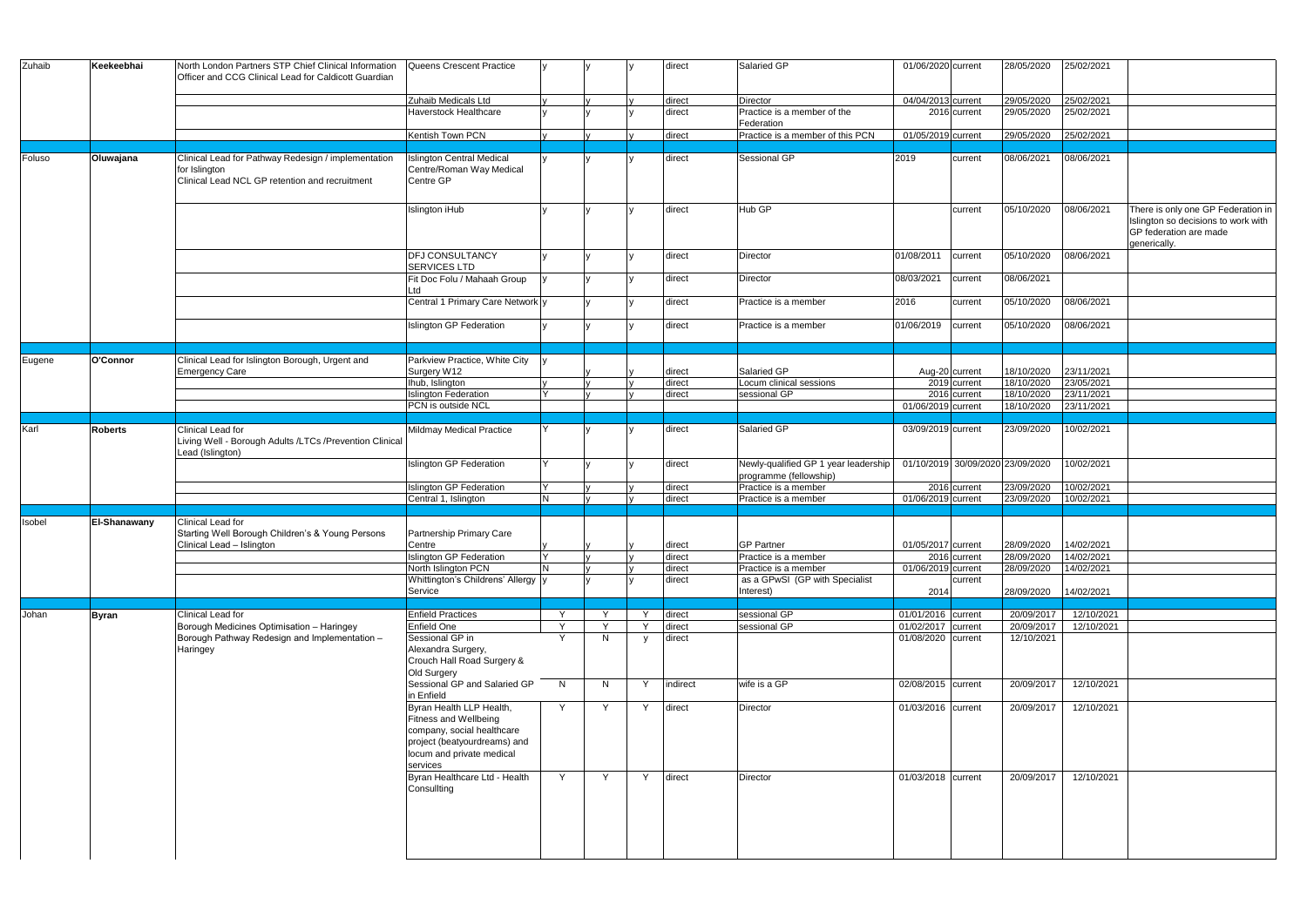|           |                |                                                       | Byran Health LLP                                                 | Y   | $\vee$ |        | indirect         | wife is a director                                                      | 01/03/2016 current |              | 20/09/2017 | 12/10/2021               |  |
|-----------|----------------|-------------------------------------------------------|------------------------------------------------------------------|-----|--------|--------|------------------|-------------------------------------------------------------------------|--------------------|--------------|------------|--------------------------|--|
|           |                |                                                       | Arthritis Research UK                                            | n   | n.     |        | direct           | fundraiser                                                              | 01/01/2004         | current      | 20/09/2017 | 12/10/2021               |  |
|           |                |                                                       | Alexandra Surgery (Haringey)                                     |     | n      | n      | direct           | practice is a member of the Haringey                                    | 08/07/1905 current |              | 05/10/2020 | 12/10/2021               |  |
|           |                |                                                       |                                                                  | y   |        |        |                  | Federation                                                              |                    |              |            |                          |  |
|           |                |                                                       | Alexandra Surgery (Haringey)                                     |     |        |        | direct           | practice is a member of the West<br><b>Central Primary Care Network</b> | 01/07/2019 current |              | 05/10/2020 | 12/10/2021               |  |
|           |                |                                                       |                                                                  |     |        |        |                  |                                                                         |                    |              |            |                          |  |
| Jasmin    | <b>Malik</b>   | <b>GP Clinical lead Mental Health</b>                 |                                                                  |     |        |        |                  |                                                                         |                    |              |            |                          |  |
|           | (Tzortzakakis) | GP Clinical lead Homeless Health                      |                                                                  |     |        |        |                  |                                                                         |                    |              |            |                          |  |
|           |                | Clinical Lead in Homeless Health for Healthy London   |                                                                  |     |        |        |                  |                                                                         |                    |              |            |                          |  |
|           |                | Partners                                              |                                                                  |     |        |        |                  |                                                                         |                    |              |            |                          |  |
|           |                |                                                       |                                                                  | yes | yes    |        | direct           |                                                                         | 2020               | Current      | 10/09/2021 |                          |  |
|           |                |                                                       |                                                                  |     |        |        |                  |                                                                         |                    |              |            |                          |  |
|           |                | Member of:                                            |                                                                  |     |        |        |                  |                                                                         |                    |              |            |                          |  |
|           |                | Crisis leadership group<br>Community leadership group |                                                                  |     |        |        |                  |                                                                         |                    |              |            |                          |  |
|           |                |                                                       |                                                                  |     |        |        |                  |                                                                         |                    |              |            |                          |  |
|           |                | Mental Health Recovery group                          |                                                                  |     |        |        |                  |                                                                         |                    |              |            |                          |  |
|           |                | CEO meeting                                           |                                                                  |     |        |        |                  |                                                                         |                    |              |            |                          |  |
|           |                |                                                       |                                                                  |     |        |        |                  |                                                                         |                    |              |            |                          |  |
|           |                | NCL Homeless health leads group                       |                                                                  |     |        |        |                  |                                                                         |                    |              |            |                          |  |
|           |                | London Asylum seeker health group                     |                                                                  |     |        |        |                  |                                                                         |                    |              |            |                          |  |
|           |                | London Homeless health ICS and clinical lead groups   |                                                                  |     |        |        |                  |                                                                         |                    |              |            |                          |  |
|           |                |                                                       |                                                                  | yes | yes    |        | direct           |                                                                         | 2020               | Current      | 10/09/2021 |                          |  |
|           |                |                                                       | <b>JS Malik Ltd</b>                                              |     |        |        |                  | Company used for locum GP                                               |                    |              |            |                          |  |
|           |                |                                                       |                                                                  |     |        |        |                  | sessions across NCL and for Out Of                                      |                    |              |            |                          |  |
|           |                |                                                       |                                                                  | yes | yes    |        | direct           | Hours work                                                              | 2012               | Current      | 09/11/2018 | 10/09/2021               |  |
|           |                |                                                       |                                                                  |     |        |        |                  |                                                                         |                    |              |            |                          |  |
|           |                |                                                       |                                                                  |     |        |        |                  |                                                                         |                    |              |            |                          |  |
|           |                |                                                       | Queens Crescent Surgery                                          |     |        |        |                  | Salaried GP                                                             | 03/02/2020 current |              | 06/12/2020 |                          |  |
| Alexandra | <b>Hirst</b>   | Named GP Safeguarding Lead Children Islington         |                                                                  |     |        | $\vee$ | direct<br>direct | Safeguarding Lead for surgery                                           | 06/12/2020 current |              | 06/12/2020 | 21/01/2021<br>21/01/2021 |  |
|           |                |                                                       |                                                                  |     |        |        |                  | GP practice is a member of this                                         |                    |              |            |                          |  |
|           |                |                                                       | <b>Haverstock Healthcare</b>                                     |     |        |        | direct           | Federation                                                              |                    | 2016 current | 06/12/2020 | 21/01/2021               |  |
|           |                |                                                       |                                                                  |     |        |        |                  |                                                                         |                    |              |            |                          |  |
|           |                |                                                       | Kentish Town PCN                                                 |     |        |        |                  | GP practice is a member of this PCN                                     | 01/05/2019 current |              | 06/12/2020 | 21/01/2021               |  |
|           |                |                                                       |                                                                  |     |        |        |                  |                                                                         |                    |              |            |                          |  |
|           |                |                                                       |                                                                  |     |        |        |                  |                                                                         |                    |              |            |                          |  |
|           |                |                                                       |                                                                  |     |        |        |                  |                                                                         |                    |              |            |                          |  |
| Lionel    | Sherman        | Clinical Lead: Named GP for Adult Safeguarding -      | Bounds Green Group Practice                                      | Yes | no     | no     | direct           | Practice Partner                                                        | 19/03/2018         | current      | 05/10/2018 | 09/02/2021               |  |
|           |                | Haringey                                              |                                                                  |     |        |        |                  |                                                                         |                    |              |            |                          |  |
|           |                |                                                       |                                                                  |     |        |        |                  |                                                                         |                    |              |            |                          |  |
|           |                |                                                       |                                                                  | Yes | no     | no     | direct           | Bounds Green Group Practice is a                                        |                    |              |            | 09/02/2021               |  |
|           |                |                                                       | pan-Haringey GP Federation                                       |     |        |        |                  | member                                                                  |                    | 2016 current | 2016       |                          |  |
|           |                |                                                       | <b>Whittington Health Clinical</b>                               | Yes | no     | no     | direct           | member                                                                  |                    |              |            | 09/02/2021               |  |
|           |                |                                                       | Interface Group                                                  |     |        |        |                  |                                                                         |                    | current      | 09/02/2021 |                          |  |
|           |                |                                                       | Haringey Safeguarding Adults  Yes                                |     | no     | no     | direct           |                                                                         |                    |              |            | 09/02/2021               |  |
|           |                |                                                       | Board                                                            |     | no     | no     |                  | member                                                                  |                    | current      | 09/02/2021 |                          |  |
|           |                |                                                       | <b>Primary Care Safeguarding</b><br>Forum of National Network of | Yes |        |        | direct           |                                                                         |                    |              |            | 09/02/2021               |  |
|           |                |                                                       |                                                                  |     |        |        |                  |                                                                         |                    |              |            |                          |  |
|           |                |                                                       | Named GPs for Safeguarding<br>(NNNGP)                            |     |        |        |                  | member                                                                  |                    | current      |            |                          |  |
|           |                |                                                       |                                                                  |     |        |        |                  |                                                                         |                    |              | 09/02/2021 | 09/02/2021               |  |
|           |                |                                                       |                                                                  |     |        |        |                  |                                                                         |                    |              |            |                          |  |
|           |                |                                                       |                                                                  |     |        |        |                  |                                                                         |                    |              |            |                          |  |
|           |                |                                                       | North Central Haringey                                           |     |        |        |                  | Practice is a member of this PCN                                        | 01/06/2019 current |              | 2019       |                          |  |
|           | Varsani        | <b>ERS GP Triager</b>                                 | <b>Medicus Health Partners</b>                                   | Yes | yes    | yes    | direct           | <b>GP Partner</b>                                                       | Oct-19 current     |              | 18/02/2021 | 04/08/2021               |  |
|           |                |                                                       |                                                                  |     |        |        |                  | Practice is a member of the                                             |                    |              |            |                          |  |
| Nirav     |                |                                                       | Enfield                                                          | Yes | yes    | yes    | direct           | Federation                                                              |                    | current      | 18/02/2021 | 04/08/2021               |  |
|           |                |                                                       | <b>Enfield Unity PCN</b>                                         | Yes | yes    | yes    | direct           | practice is a member of the pcn                                         |                    | current      | 18/02/2021 | 04/08/2021               |  |
|           |                |                                                       |                                                                  |     |        |        |                  |                                                                         |                    |              |            |                          |  |
|           | Kuganenderan   |                                                       |                                                                  |     |        |        |                  |                                                                         |                    |              |            |                          |  |
|           |                |                                                       |                                                                  |     |        |        |                  |                                                                         |                    |              |            |                          |  |
|           |                | Clinical Lead for LD and Autism                       | St Andrews Medical Practice                                      | Yes | Yes    | Yes    | direct           | salaried GP                                                             | 17/06/2019 current |              | 29/03/2021 |                          |  |
|           |                |                                                       |                                                                  |     |        |        |                  |                                                                         |                    |              |            |                          |  |
| Niro      |                |                                                       | <b>St Andrews Medical Practice</b>                               | Yes | Yes    | Yes    | direct           | Respiratory Lead in the practice                                        | 17/06/2019 current |              | 29/03/2021 |                          |  |
|           |                |                                                       | <b>Barnet Federation</b>                                         | Yes | Yes    | Yes    | direct           | Locum GP                                                                | 01/08/2019 current |              | 29/03/2021 |                          |  |
|           |                |                                                       | PCN <sub>2</sub>                                                 | Yes | Yes    | Yes    | direct           | Practice is a member of PCN                                             | 01/07/2019 current |              | 29/03/2021 |                          |  |
|           |                |                                                       | <b>NICE Adoption</b>                                             | Yes | Yes    | Yes    | direct           | Impact reference panellist                                              | 01/08/2019 current |              | 29/03/2021 |                          |  |
|           |                |                                                       |                                                                  |     |        |        |                  |                                                                         |                    |              |            |                          |  |
| Marlene   | <b>Neary</b>   | GP / RSS Assessor                                     | Bounds Green Group Practice Yes                                  |     | no     | no     | direct           | <b>Practice Partner</b>                                                 | 01/09/2018 current |              | 27/05/2021 |                          |  |
|           |                |                                                       | pan-Haringey GP Federation                                       | Yes | no     | no     | direct           | Bounds Green Group Practice is a<br>member                              |                    | 2015 current | 27/05/2021 |                          |  |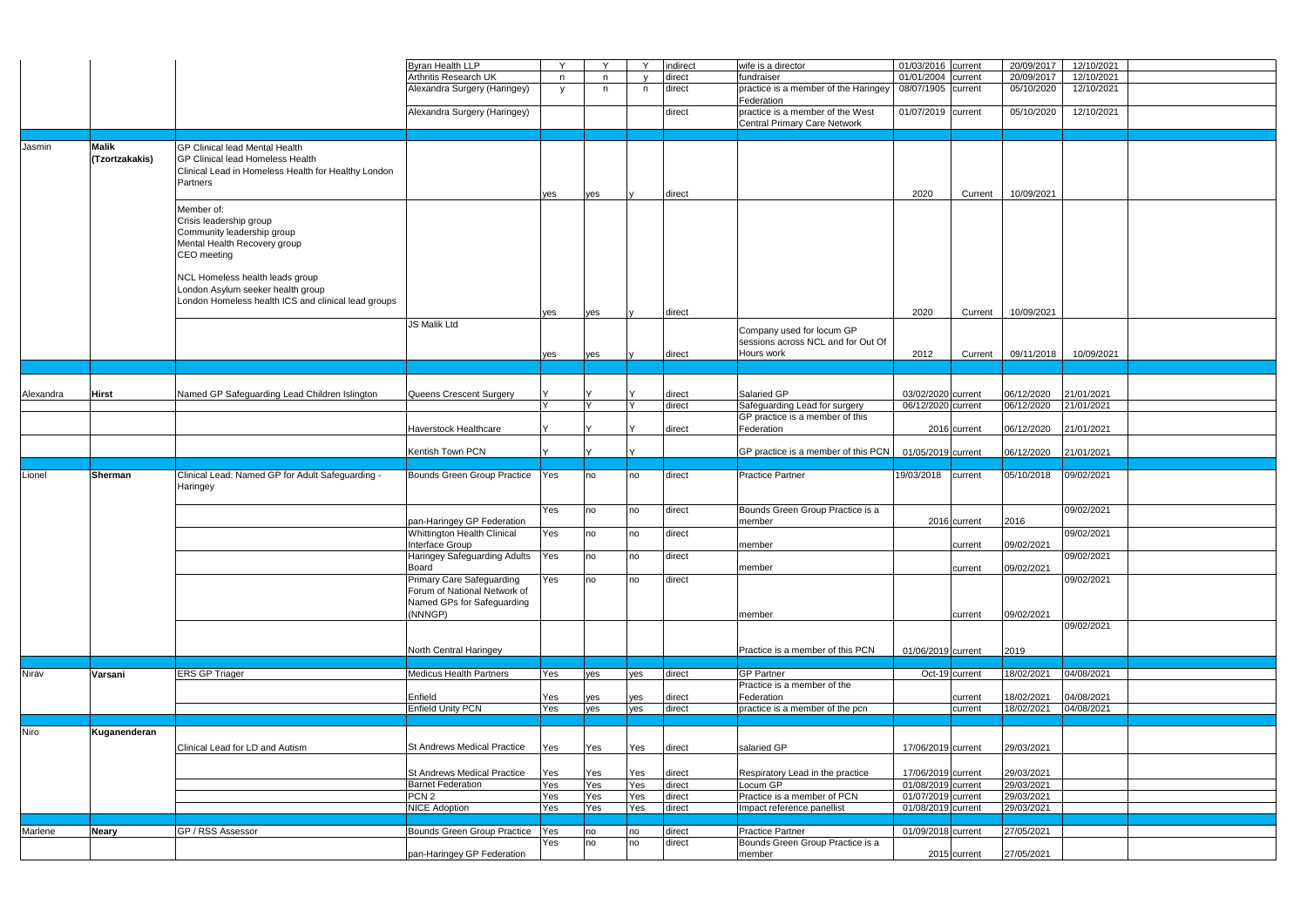|           |                |                                                       | North Central Haringey                                         | Yes                     | no           | no  | direct        | Practice is a member of this PCN       | 01/06/2019 current        | 27/05/2021 |            |  |
|-----------|----------------|-------------------------------------------------------|----------------------------------------------------------------|-------------------------|--------------|-----|---------------|----------------------------------------|---------------------------|------------|------------|--|
|           |                |                                                       |                                                                |                         |              |     |               |                                        |                           |            |            |  |
| Thomas    | <b>Spary</b>   | <b>CCAS Assessor</b>                                  | Lawrence House Surgery                                         | yes                     | yes          | ves | direct        | <b>GP Partner</b>                      | 01/08/2018 current        | 26/05/2021 |            |  |
|           |                |                                                       | <b>Welbourne Haringey PCN</b>                                  | no                      | yes          | yes | direct        | Practice is a member                   | 01/06/2019 current        | 26/05/2021 |            |  |
|           |                |                                                       | Haringey GP federation                                         | no                      | yes          | yes | direct        | Practice is a member                   | 08/07/1905 current        | 26/05/2021 |            |  |
|           |                |                                                       |                                                                |                         |              |     |               |                                        |                           |            |            |  |
| Ann-Marie | <b>Tully</b>   | Borough Commissioning:                                | Parliament Hill Medical Centre                                 |                         | $\vee$       |     | direct        | <b>GP Partner</b>                      | 2016<br>present           | 06/05/2021 |            |  |
|           |                | Borough Medicines Optimisation Clinical Lead -        |                                                                |                         |              |     |               |                                        |                           |            |            |  |
|           |                | Camden                                                |                                                                |                         |              |     |               |                                        |                           |            |            |  |
|           |                |                                                       | <b>Camden Health Partners</b>                                  |                         | <b>Y</b>     |     | direct        | Practice is a member                   | 2016<br>present           | 06/05/2021 |            |  |
|           |                |                                                       | (formally Haverstock                                           |                         |              |     |               |                                        |                           |            |            |  |
|           |                |                                                       | Healthcare)                                                    |                         |              |     |               |                                        |                           |            |            |  |
|           |                |                                                       | Kentish Town Central PCN                                       |                         |              |     | direct        | Practice is a member                   | 01/05/2019 present        | 06/05/2021 |            |  |
|           |                |                                                       |                                                                |                         |              |     |               |                                        |                           |            |            |  |
| Alexis    | Ingram         | Barnet lead NCL PCN CD(co-CD Barnet PCN 3)            | <b>Woodlands Medical Practice</b>                              | yes                     | yes          |     | direct        | <b>GP Partner</b>                      | $\overline{2013}$ current | 24/12/2020 | 08/05/2021 |  |
|           |                | Various work streams at NCL and borough level         | Barnet Federated GP member                                     |                         |              |     | direct        |                                        |                           |            |            |  |
|           |                | requiring PCN CD representation                       | practice                                                       |                         |              |     |               | member practice                        | 2015 current              | 24/12/2020 | 08/05/2021 |  |
|           |                |                                                       | Barnet PCN3                                                    | <b>N</b>                |              |     | direct        | member practice                        | 01/07/2019 current        | 24/12/2020 | 08/05/2021 |  |
|           |                |                                                       | <b>Barnet LMC</b>                                              |                         |              |     | direct        | Representative                         | 2014 current              | 24/12/2020 | 08/05/2021 |  |
|           |                |                                                       | <b>Barnet RMS</b> (or Referral                                 |                         |              |     |               |                                        |                           |            |            |  |
|           |                |                                                       | Support Service) clinical lead.                                |                         |              |     | direct        | <b>Clinical Lead</b>                   | 2015 current              | 24/12/2020 | 08/05/2021 |  |
|           |                |                                                       | <b>Barnet federated GPs Clinical</b>                           |                         |              |     |               |                                        |                           |            |            |  |
|           |                |                                                       | governance board member                                        |                         |              |     | direct        | Clinical governance board member       | 2018 current              | 24/12/2020 | 08/05/2021 |  |
|           |                |                                                       | The Care Doc Ltd                                               |                         |              |     | direct        | director                               | 21/09/2019 current        | 05/05/2021 |            |  |
|           |                |                                                       | <b>GP</b> trainer                                              |                         |              |     | direct        |                                        | 2015 current              | 24/12/2020 | 08/05/2021 |  |
|           |                |                                                       |                                                                |                         |              |     |               |                                        |                           |            |            |  |
|           |                |                                                       | Crematorium medical referee                                    |                         |              |     | direct        | referree                               | 2017 current              | 24/12/2020 | 08/05/2021 |  |
|           |                |                                                       |                                                                |                         |              |     |               |                                        |                           |            |            |  |
| Simon     | Caplan         | <b>Clinical Director Welbourne PCN</b>                | Fernlea Surgery                                                | IY.                     |              |     | <b>Direct</b> | Partner                                | 1990 current              | 26/01/2021 |            |  |
|           |                |                                                       | <b>Talawa Fostering</b>                                        | $\mathsf{I} \mathsf{Y}$ |              |     | Direct        | <b>Medical Advisor</b>                 | 01/04/2005 current        | 26/01/2021 |            |  |
|           |                |                                                       |                                                                |                         |              |     |               | Member of Clinical Governance          |                           |            |            |  |
|           |                |                                                       | Jewish Care (National charity                                  |                         |              |     | Direct        | Committee                              | current                   | 26/01/2021 |            |  |
|           |                |                                                       | Federated4Health                                               | IY.                     | l v          |     | Direct        | Practice is a member                   | 2016 current              | 26/01/2021 |            |  |
|           |                |                                                       | <b>Welbourne PCN</b>                                           | IY.                     |              |     | Direct        | Practice is a member                   | 01/06/2020 current        | 26/01/2021 |            |  |
|           |                |                                                       | NHSE & I (London region)                                       |                         |              |     |               |                                        |                           |            |            |  |
|           |                |                                                       | <b>Medical Directorate</b>                                     |                         |              |     | Direct        | Senior Clinical Advisor NHSE & I       | 01/04/2020 current        | 26/01/2021 |            |  |
|           |                |                                                       |                                                                |                         |              |     |               |                                        |                           |            |            |  |
|           |                |                                                       |                                                                |                         |              |     |               |                                        |                           |            |            |  |
| Craig     | <b>Seymour</b> |                                                       |                                                                |                         |              |     |               |                                        |                           |            |            |  |
|           |                | Sessional GP in Islington, Clinical Director of North |                                                                |                         |              |     |               |                                        |                           |            |            |  |
|           |                | Islington Primary Care Network (PCN)                  |                                                                |                         |              |     | <b>Direct</b> | Sessional GP                           | 01/09/2019 current        | 24/12/2020 |            |  |
|           |                |                                                       |                                                                |                         |              |     |               |                                        |                           |            |            |  |
|           |                |                                                       |                                                                |                         |              |     |               |                                        |                           |            |            |  |
|           |                |                                                       | North Islington PCN                                            |                         |              |     |               |                                        |                           |            |            |  |
|           |                |                                                       | Clinical leadership responsibility                             |                         |              |     |               |                                        |                           |            |            |  |
|           |                |                                                       | for Islington GP Covid-19<br>Vaccination Programme             |                         |              |     |               |                                        |                           |            |            |  |
|           |                |                                                       |                                                                |                         | $\checkmark$ |     | Direct        | Clinical Director of                   | current                   | 24/12/2020 |            |  |
|           |                |                                                       | NCL PCN CD Board, GP                                           |                         |              |     |               |                                        |                           |            |            |  |
|           |                |                                                       | Alliance group                                                 |                         |              |     | Direct        |                                        | current                   | 24/12/2020 |            |  |
|           |                |                                                       | <b>CHI Referral Support Service</b>                            |                         |              |     | Direct        | Assessor                               | current                   | 24/12/2020 |            |  |
|           |                |                                                       |                                                                |                         |              |     |               |                                        |                           |            |            |  |
|           |                |                                                       | NCL Covid-19 Support Service                                   |                         |              |     | Direct        | Co-clinical lead for                   | current                   | 24/12/2020 |            |  |
|           |                |                                                       | Islington GP Covid-19                                          |                         |              |     |               |                                        |                           |            |            |  |
|           |                |                                                       | Vaccination Programme                                          |                         |              |     | Direct        | Clinical leadership responsibility for | current                   | 24/12/2020 |            |  |
|           |                |                                                       | <b>Islington GP Federation</b>                                 |                         | $\vee$       |     | Direct        | <b>Board Director</b>                  | 01/11/2015 current        | 24/12/2020 |            |  |
|           |                |                                                       |                                                                |                         |              |     |               |                                        |                           |            |            |  |
|           |                |                                                       | North and East London Faculty,                                 |                         | v            |     |               |                                        |                           |            |            |  |
|           |                |                                                       | Royal College of GPs (RCGP                                     |                         |              |     | Direct        | Faculty Board member                   | current                   | 24/12/2020 |            |  |
|           |                |                                                       | I work for a variety of practices                              |                         |              |     |               |                                        |                           |            |            |  |
|           |                |                                                       | in Islington who are members of                                |                         |              |     |               |                                        |                           |            |            |  |
|           |                |                                                       | a PCN, I am also clinical                                      |                         |              |     |               |                                        |                           |            |            |  |
|           |                |                                                       | director for the North Islington<br><b>PCN</b>                 |                         |              |     | Direct        |                                        | current                   | 24/12/2020 |            |  |
|           |                |                                                       | <b>BMA</b>                                                     | $\overline{\mathsf{N}}$ | IY.          |     | Direct        | member                                 | current                   | 24/12/2020 |            |  |
|           |                |                                                       |                                                                |                         |              |     |               |                                        |                           |            |            |  |
| Sarit     | Ghosh          | PCN Clinical Director - System Leadership             | Medicus Health Partners - GP                                   |                         |              |     |               |                                        |                           |            |            |  |
|           |                |                                                       | Services                                                       |                         |              |     | direct        | <b>Clinical Lead Partner</b>           | 01/04/2018 current        | 27/01/2021 | 09/08/2021 |  |
|           |                |                                                       | Enfield GP Federation (Enfield<br>Healthcare Coorperative Ltd) |                         | v            |     | direct        | Co-Chair and Director                  | 01/05/2019 current        | 27/01/2021 | 09/08/2021 |  |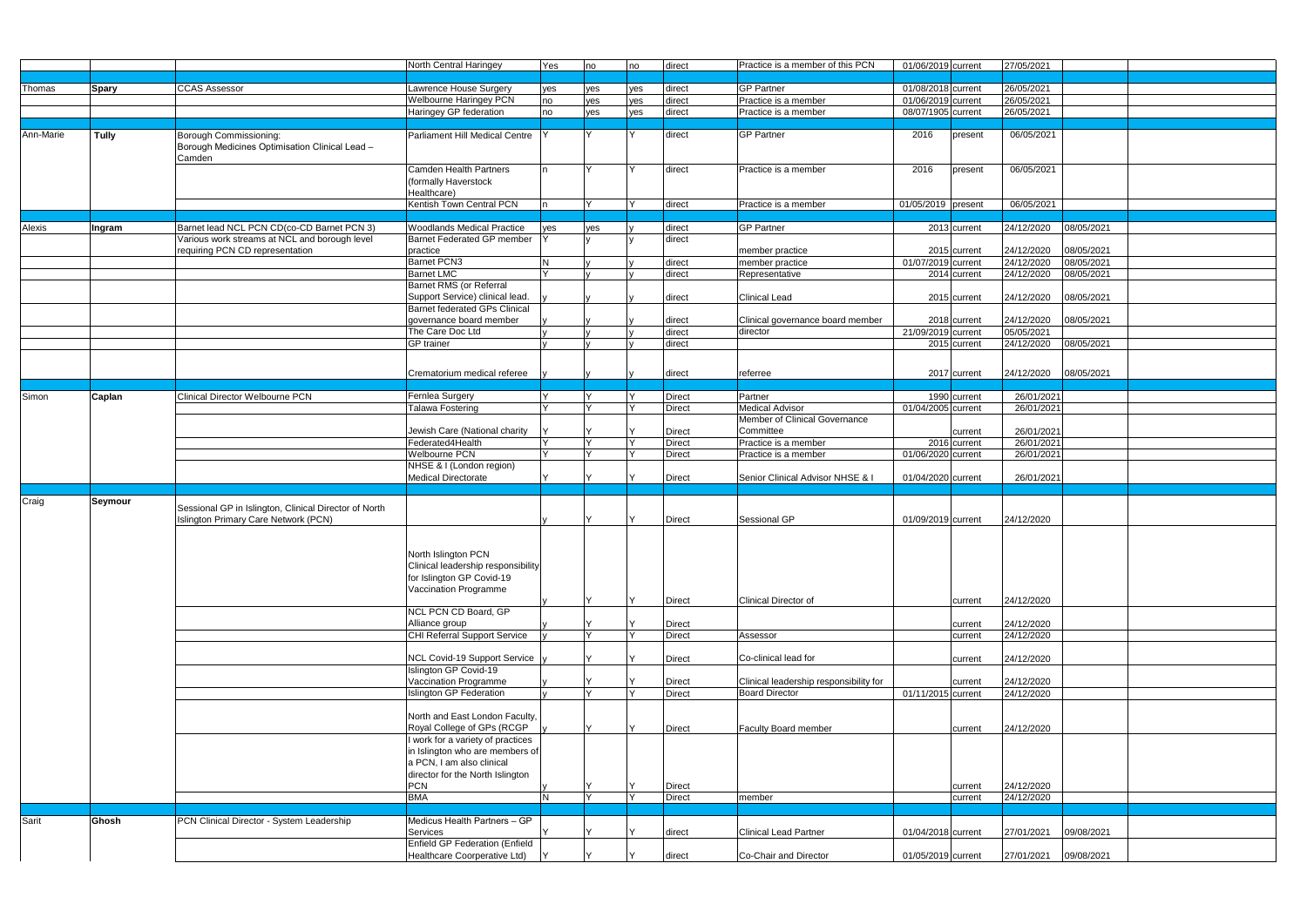|           |                |                                                     | <b>Enfield Unity PCN Enfield Unity</b> |     |        |     |          |                                       |                           |            |                       |
|-----------|----------------|-----------------------------------------------------|----------------------------------------|-----|--------|-----|----------|---------------------------------------|---------------------------|------------|-----------------------|
|           |                |                                                     | <b>PCN - Clinical Director</b>         |     |        |     | direct   | Enfield Unity PCN - Clinical Director | 01/07/2019 current        | 27/01/2021 | 09/08/2021            |
|           |                |                                                     | <b>Medicus Health Partners</b>         |     |        |     |          |                                       |                           |            |                       |
|           |                |                                                     | Limited - GP Services                  |     |        |     | direct   | Director                              | 01/10/2019 current        | 27/01/2021 | 09/08/2021            |
|           |                |                                                     | Enfield One Limited -                  |     |        |     |          |                                       |                           |            |                       |
|           |                |                                                     | <b>Healthcare GP Network</b>           |     |        |     | direct   | Director                              | 01/11/2016 current        | 27/01/2021 | 09/08/2021            |
|           |                |                                                     | Enfield Health Alliance -              |     |        |     |          |                                       |                           |            |                       |
|           |                |                                                     | Healthcare GP network - Enfield        |     |        |     |          |                                       |                           |            |                       |
|           |                |                                                     | Health Alliance - Healthcare           |     |        |     |          |                                       |                           |            |                       |
|           |                |                                                     | GP network                             |     |        |     | direct   | Shareholder                           | 2014 current              | 27/01/2021 | 09/08/2021            |
|           |                |                                                     | <b>RCGP</b>                            |     | Y      | IY  | direct   | <b>Clinical Advisor</b>               | 2017 current              | 27/01/2021 | 09/08/2021            |
|           |                |                                                     | Civitas Projects Limited -             |     |        |     |          |                                       |                           |            |                       |
|           |                |                                                     | Property                               |     |        |     | direct   | <b>Healthcare Director</b>            | 15/11/2019 current        | 27/01/2021 | 09/08/2021            |
|           |                |                                                     | Al-Aradi Limited - Property -          |     |        |     |          |                                       |                           |            |                       |
|           |                |                                                     | Healthcare                             |     |        |     | direct   | shareholder                           | 01/11/2019 current        | 27/01/2021 | 09/08/2021            |
|           |                |                                                     | Carlton House Partnership Ltd          |     |        |     |          |                                       |                           |            |                       |
|           |                |                                                     | - Property - Healthcare                |     |        |     | direct   | Member                                | 01/06/2018 current        | 27/01/2021 | 09/08/2021            |
|           |                |                                                     | <b>Electra Prescribing Services</b>    |     |        |     |          |                                       |                           |            |                       |
|           |                |                                                     | Limited - Private                      |     |        |     | direct   | <b>Healthcare Director</b>            | 18/07/2019 current        | 27/01/2021 | 09/08/2021            |
|           |                |                                                     | Misaro Limited - Private -             |     |        |     |          |                                       |                           |            |                       |
|           |                |                                                     | Property                               |     |        |     | direct   | director                              | 17/05/2019 current        | 27/01/2021 | 09/08/2021            |
|           |                |                                                     | Q Doctor - Private                     |     |        |     |          |                                       |                           |            |                       |
|           |                |                                                     | Healthcare-                            |     |        |     | direct   | Shareholder                           | current                   | 27/01/2021 | 09/08/2021            |
|           |                |                                                     | Credentially - Private Health          |     | Y      | lΥ  | direct   | Shareholder                           | current                   | 27/01/2021 | 09/08/2021            |
|           |                |                                                     | Panthera - Private                     |     | $\vee$ |     | direct   | Shareholder                           | current                   | 27/01/2021 | 09/08/2021            |
|           |                |                                                     | Medicus subcontract Enfield            |     |        |     |          |                                       |                           |            |                       |
|           |                |                                                     | Voluntary action for social            |     |        |     |          |                                       |                           |            |                       |
|           |                |                                                     | prescribing services for our           |     |        |     |          |                                       |                           |            |                       |
|           |                |                                                     | <b>PCN</b>                             |     |        |     | Indirect |                                       | current                   | 27/01/2021 | 09/08/2021            |
|           |                |                                                     | Primary Care Cardiovascular            |     |        |     |          |                                       |                           |            |                       |
|           |                |                                                     | Society                                |     |        | IN  | direct   | Member                                | 07/07/1905 current        | 27/01/2021 | 09/08/2021            |
|           |                |                                                     | <b>Pulse Editorial Board</b>           |     |        | Ιv  | direct   | Member                                | current                   | 27/01/2021 | 09/08/2021            |
|           |                |                                                     | <b>NCL Provider Alliance and CD</b>    |     |        |     |          |                                       |                           |            |                       |
|           |                |                                                     | Group member                           |     |        |     | direct   |                                       | current                   | 27/01/2021 | 09/08/2021            |
|           |                |                                                     | <b>NHS GP Appraiser</b>                |     | Y      | İΥ  | direct   | Appraiser                             | current                   | 27/01/2021 | 09/08/2021            |
|           |                |                                                     | <b>Homerton Hospital</b>               |     | $\vee$ | İΝ  | indirect | wife is a doctor                      | current                   | 27/01/2021 | 09/08/2021            |
|           |                |                                                     |                                        |     |        |     |          |                                       |                           |            |                       |
| Amanda    | Morrison       | Clinical Lead for Infection and Prevention Control  | Mildmay Medical Practice               |     |        |     | direct   | Salaried GP                           | 01/06/2021 current        | 01/06/2021 |                       |
|           |                |                                                     | <b>Islington GP Federation</b>         |     |        |     | direct   | Practice is a member                  | 01/06/2021 current        | 01/06/2021 |                       |
|           |                |                                                     | Central 1, Islington                   | N   |        |     | direct   | Practice is a member                  | 01/06/2021 current        | 01/06/2021 |                       |
|           |                |                                                     |                                        |     |        |     |          |                                       |                           |            |                       |
| Katherine | <b>Bluston</b> | Advice and Guidance Clinical Lead                   | <b>Woodberry Practice</b>              |     |        |     | direct   | <b>GP Partner</b>                     | $\overline{2005}$ current |            | 20/05/2020 02/08/2021 |
|           |                | <b>ERS triager Clinical Lead</b>                    |                                        |     |        |     |          |                                       |                           |            |                       |
|           |                |                                                     | Enfield Healthcare Cooperative y       |     |        |     | direct   | Practice is a member                  | 2016 current              | 20/05/2020 | 02/08/2021            |
|           |                |                                                     |                                        |     |        |     |          |                                       |                           |            |                       |
|           |                |                                                     | Enfield South West PCN                 |     |        |     | direct   | Practice is a member                  | 01/06/2019 current        | 20/05/2020 | 02/08/2021            |
|           |                |                                                     |                                        |     |        |     |          |                                       |                           |            |                       |
| Vipulan   | Tiagrarsah     | Clinical Lead Named GP Children's Safeguarding,     | Locum GP                               |     |        |     | direct   | Locum GP                              | current                   | 12/05/2020 | 23/11/2021            |
|           |                | Enfield                                             |                                        |     |        |     |          |                                       |                           |            |                       |
|           |                |                                                     | UTC at Chase Farm Hospital             |     |        | In  | direct   | Locum GP                              | current                   | 23/11/2021 |                       |
|           |                |                                                     | <b>UTC at North Middlesex</b>          |     |        |     | direct   | Locum GP                              | current                   | 23/11/2021 |                       |
|           |                |                                                     | <b>University Hospital</b>             |     |        |     |          |                                       |                           |            |                       |
|           |                |                                                     | Sixten Health and Wellbring            |     |        |     | direct   | GP                                    | 01/05/2021 current        | 23/11/2021 |                       |
|           |                |                                                     | consultancy                            |     |        |     |          |                                       |                           |            |                       |
|           |                |                                                     |                                        |     |        |     |          |                                       |                           |            |                       |
| Sanjay    | Patel          | Clinical Lead Enfield / NMUH Primary Secondary Care |                                        |     |        |     |          |                                       |                           |            |                       |
|           |                | Interface                                           |                                        |     |        |     |          |                                       | 02/03/2021 current        | 02/03/2021 |                       |
|           |                |                                                     | Evergreen Surgery- PMS GP              |     |        |     |          | <b>Medical Director with</b>          | current                   | 02/03/2021 |                       |
|           |                |                                                     | Contract, Enfield                      | ves | yes    | ves | direct   | >5% shareholding                      | 15/02/2011                |            |                       |
|           |                |                                                     | Ordnance Unity Centre For              |     |        |     |          | Medical Director and                  | current                   | 02/03/2021 |                       |
|           |                |                                                     | Health, Enfield- APMS GP               |     |        |     |          | >5% shareholding. Contract            |                           |            |                       |
|           |                |                                                     | Contract,                              |     |        |     |          | delivered by Evergreen Surgery on     |                           |            |                       |
|           |                |                                                     |                                        |     |        |     |          | behalf of Enfield Care Network, GP    |                           |            |                       |
|           |                |                                                     |                                        |     |        |     |          | Primary Care Network.                 |                           |            |                       |
|           |                |                                                     |                                        |     |        |     |          | Evergreen is the nominated Lead       |                           |            |                       |
|           |                |                                                     |                                        | yes | yes    | yes | direct   | Practice for Enfield Care Network     |                           |            |                       |
|           |                |                                                     |                                        |     |        |     |          |                                       |                           |            |                       |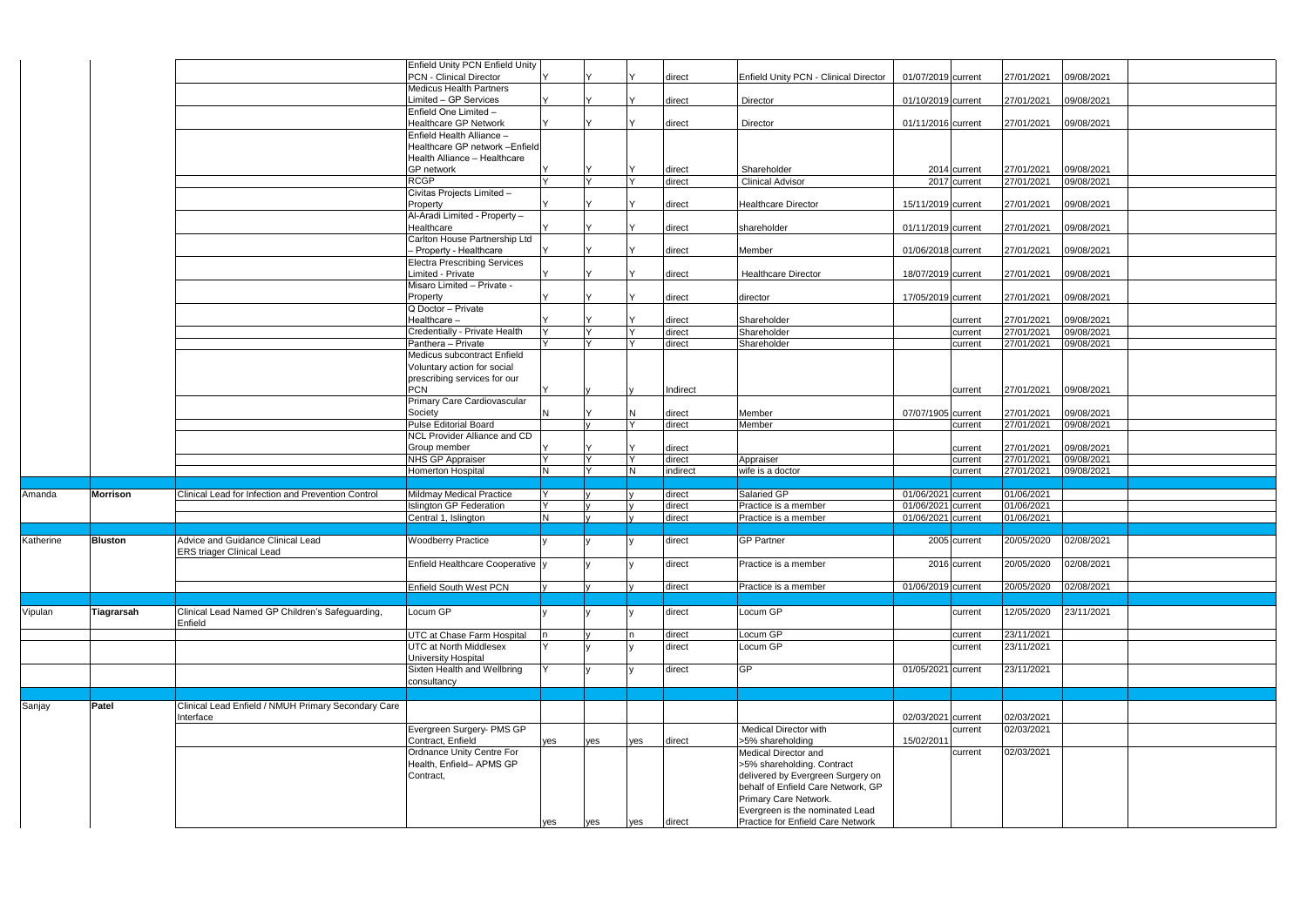|        |               |                                              | Enfield Healthcare Alliance Ltd    |            |            |            |                  |                                         |                    | current                      | 02/03/2021                 |            |
|--------|---------------|----------------------------------------------|------------------------------------|------------|------------|------------|------------------|-----------------------------------------|--------------------|------------------------------|----------------------------|------------|
|        |               |                                              | – Trading as Chalfont Surgery –    |            |            |            |                  |                                         |                    |                              |                            |            |
|        |               |                                              | <b>APMS GP Contract, Enfield</b>   |            |            |            |                  | Medical Director with >5%               |                    |                              |                            |            |
|        |               |                                              |                                    | yes        | yes        | yes        | direct           | shareholding                            | 01/11/2012         |                              |                            |            |
|        |               |                                              |                                    |            |            |            |                  |                                         |                    | current                      | 02/03/2021                 |            |
|        |               |                                              | Enfield Healthcare Alliance Ltd    |            |            |            |                  |                                         |                    |                              |                            |            |
|        |               |                                              | - Trading as Boundary Surgery      |            |            |            |                  | APMS Contract with >5%                  |                    |                              |                            |            |
|        |               |                                              | APMS GP Contract, Enfield          |            |            |            |                  | shareholding                            |                    |                              |                            |            |
|        |               |                                              |                                    | yes        | yes        | yes        | direct           |                                         |                    |                              |                            |            |
|        |               |                                              | Medicare Medical Services LLP      |            |            |            |                  | Designated Member with >5%              | 01/01/2016 current |                              | 02/03/2021                 |            |
|        |               |                                              | Trading as Enfield Seven Day       |            |            |            |                  | shareholding                            |                    |                              |                            |            |
|        |               |                                              | GP Access Service - Enhanced       |            |            |            |                  |                                         |                    |                              |                            |            |
|        |               |                                              | Services Contract                  |            |            |            |                  |                                         |                    |                              |                            |            |
|        |               |                                              |                                    | yes        | yes        | yes        | direct           |                                         |                    |                              |                            |            |
|        |               |                                              | <b>Enfield Care Network</b>        |            |            |            |                  | Accountable Clinical Director with      |                    | current                      | 02/03/2021                 |            |
|        |               |                                              |                                    |            |            |            |                  | >5% shareholding / voting               |                    |                              |                            |            |
|        |               |                                              |                                    | yes        | yes        | yes        | direct           | rights                                  |                    |                              |                            |            |
|        |               |                                              | Enfield Healthcare Cooperative     |            |            |            |                  | Director and shareholder with           | 01/02/2018 current |                              | 02/03/2021                 |            |
|        |               |                                              | Ltd - Trading as Enfield GP        |            |            |            |                  | >5% voting rights                       |                    |                              |                            |            |
|        |               |                                              | Federation -                       | yes        | yes        | ves        | direct           |                                         |                    |                              |                            |            |
|        |               |                                              | Enfield Health Partnership Ltd -   |            |            |            |                  | Medical                                 | 23/12/2010 current |                              | 02/03/2021                 |            |
|        |               |                                              | Trading as Enfield Community       |            |            |            |                  | Director with >5% shareholding          |                    |                              |                            |            |
|        |               |                                              | Gynaecology Service -              |            |            |            |                  |                                         |                    |                              |                            |            |
|        |               |                                              | <b>Community Services Contract</b> |            |            |            |                  |                                         |                    |                              |                            |            |
|        |               |                                              | with Enfield Directorate           |            |            |            |                  |                                         |                    |                              |                            |            |
|        |               |                                              |                                    |            |            |            |                  |                                         |                    |                              |                            |            |
|        |               |                                              |                                    |            |            |            |                  |                                         |                    |                              |                            |            |
|        |               |                                              |                                    | ves        | yes        | yes        | direct           |                                         |                    |                              |                            |            |
|        |               |                                              | New River Health Ltd - Trading     |            |            |            |                  | Director with >5% shareholding          |                    | current                      | 02/03/2021                 |            |
|        |               |                                              | as Green Lanes Pharmacy -          |            |            |            |                  |                                         |                    |                              |                            |            |
|        |               |                                              | NHS Community Pharmacy             |            |            |            |                  |                                         |                    |                              |                            |            |
|        |               |                                              | Contract, Enfield                  | yes        | yes        | yes        | direct           |                                         |                    |                              |                            |            |
|        |               |                                              | Green Lanes Medical LLP -          |            |            |            |                  | Designated Member with                  | 28/04/2009 current |                              | 02/03/2021                 |            |
|        |               |                                              | Trading as Green Lanes Health      |            |            |            |                  | >5% shareholding                        |                    |                              |                            |            |
|        |               |                                              | Centre - Landlord to NHS GP        |            |            |            |                  |                                         |                    |                              |                            |            |
|        |               |                                              | Practice, Winchmore - Practice,    |            |            |            |                  |                                         |                    |                              |                            |            |
|        |               |                                              | Enfield                            |            |            |            |                  |                                         |                    |                              |                            |            |
|        |               |                                              |                                    | yes        | yes        | yes        | direct           |                                         |                    |                              |                            |            |
|        |               |                                              | Patco Consultancy Ltd -            |            |            |            |                  | Director with >5% shareholding          | 10/03/2012 current |                              | 02/03/2021                 |            |
|        |               |                                              | Clinical and Management            |            |            |            |                  |                                         |                    |                              |                            |            |
|        |               |                                              | Consultancy                        | yes        | yes        | yes        | direct           |                                         |                    |                              |                            |            |
|        |               |                                              | Equity Health LLP                  | yes        | yes        | yes        | direct           | <b>LLP</b> Member                       | 20/11/2008 current |                              | 02/03/2021                 |            |
|        |               |                                              | PrimePoint                         | yes        | yes        | yes        | direct           | Director                                | 12/12/2011 current |                              | 02/03/2021                 |            |
|        |               |                                              |                                    |            |            |            |                  |                                         |                    |                              |                            |            |
| Shani  | Gray          | Clinical Lead Remote Montoring in Care Homes | St Peters Street Medical           |            |            |            |                  |                                         |                    |                              |                            |            |
|        |               |                                              | Practice                           | yes        | yes        | yes        | direct           | Salaried GP                             | 30/11/2020 current |                              | 30/06/2021                 |            |
|        |               |                                              | <b>Islington Federation</b>        | yes        | yes        | yes        | direct           | Practice is a member                    |                    | 2016 current                 | 30/06/2021                 |            |
|        |               |                                              |                                    |            |            |            |                  | North East London faculty board         |                    |                              |                            |            |
|        |               |                                              | <b>RCGP</b>                        | yes        | yes        | yes        | direct           | member and First5 Lead                  |                    | 2017 current                 | 30/06/2021                 |            |
|        |               |                                              | Central 2 Network PCN              | yes        | yes        | yes        | direct           | Practice is a member                    | 01/07/2019 current |                              | 30/06/2021                 |            |
|        |               |                                              |                                    |            |            |            |                  |                                         |                    |                              |                            |            |
| Afsana | <b>Bhuiya</b> |                                              | <b>Junction Medical Practice</b>   | yes        | yes        | yes        | direct           | sessional GP                            |                    |                              | 2019 30/09/2021 04/06/2021 | 14/10/2021 |
|        |               |                                              | Hendon Way medical practice        | yes        | yes        | yes        | direct           |                                         | 01/10/2021 curent  |                              | 14/10/2021                 |            |
|        |               | Cancer GP for the NCL Cancer Alliance        | Cancer GP for the NCL Cancer yes   |            | yes        | yes        | direct           |                                         | 20 <sub>1</sub>    |                              |                            |            |
|        |               |                                              | Alliance                           |            |            |            |                  |                                         |                    | current                      |                            |            |
|        |               |                                              | <b>NCL Evidence Based</b>          | yes        | yes        | yes        | direct           | <b>NCL Evidence Based interventions</b> |                    |                              |                            |            |
|        |               |                                              | interventions Lead at NCL          |            |            |            |                  | Lead at NCL CCG                         |                    |                              |                            |            |
|        |               |                                              | CCG                                |            |            |            |                  |                                         |                    | current                      |                            |            |
|        |               |                                              | GP Appraiser - London              | yes        | yes        | yes        | direct           | GP Appraiser - London                   |                    | 20 current                   |                            |            |
|        |               |                                              | <b>Islington North 2 PCN</b>       | no         | yes        | no         | direct           | Practice is a member                    | 01/07/2019 current |                              | 04/06/2021                 |            |
|        |               |                                              | <b>Islington Federation</b>        | no         | yes        | no         | direct           | Practice is a member                    |                    | 2016 current                 | 04/06/2021                 |            |
|        |               |                                              |                                    |            |            |            | direct           |                                         |                    |                              |                            |            |
| Claire | Agathou       | Camden Borough Lead - Safeguarding Children  | Ambulatory care/Same day           | yes        | yes        | yes        |                  | <b>Clinical Lead</b>                    | 01/06/2021 current |                              | 06/06/2021                 |            |
|        |               |                                              | emergency Care GP, Royal           |            |            |            |                  |                                         |                    |                              |                            |            |
|        |               |                                              | Free Hospital                      |            |            |            |                  |                                         |                    |                              | 06/06/2021                 |            |
|        |               |                                              | <b>Fitzrovia Medical Centre</b>    | yes<br>yes | yes<br>yes | yes<br>yes | direct<br>direct | Emergency Care GP<br>Salaried GP        |                    | 2018 current<br>2018 current |                            |            |
|        |               |                                              |                                    |            |            |            |                  |                                         |                    |                              |                            |            |
|        |               |                                              | Prince of Wales Medical Centre yes |            | ves        | ves        | direct           | Salaried GP                             |                    | 2018 current                 | 06/06/2021                 |            |
|        |               |                                              |                                    |            |            |            |                  |                                         |                    |                              |                            |            |